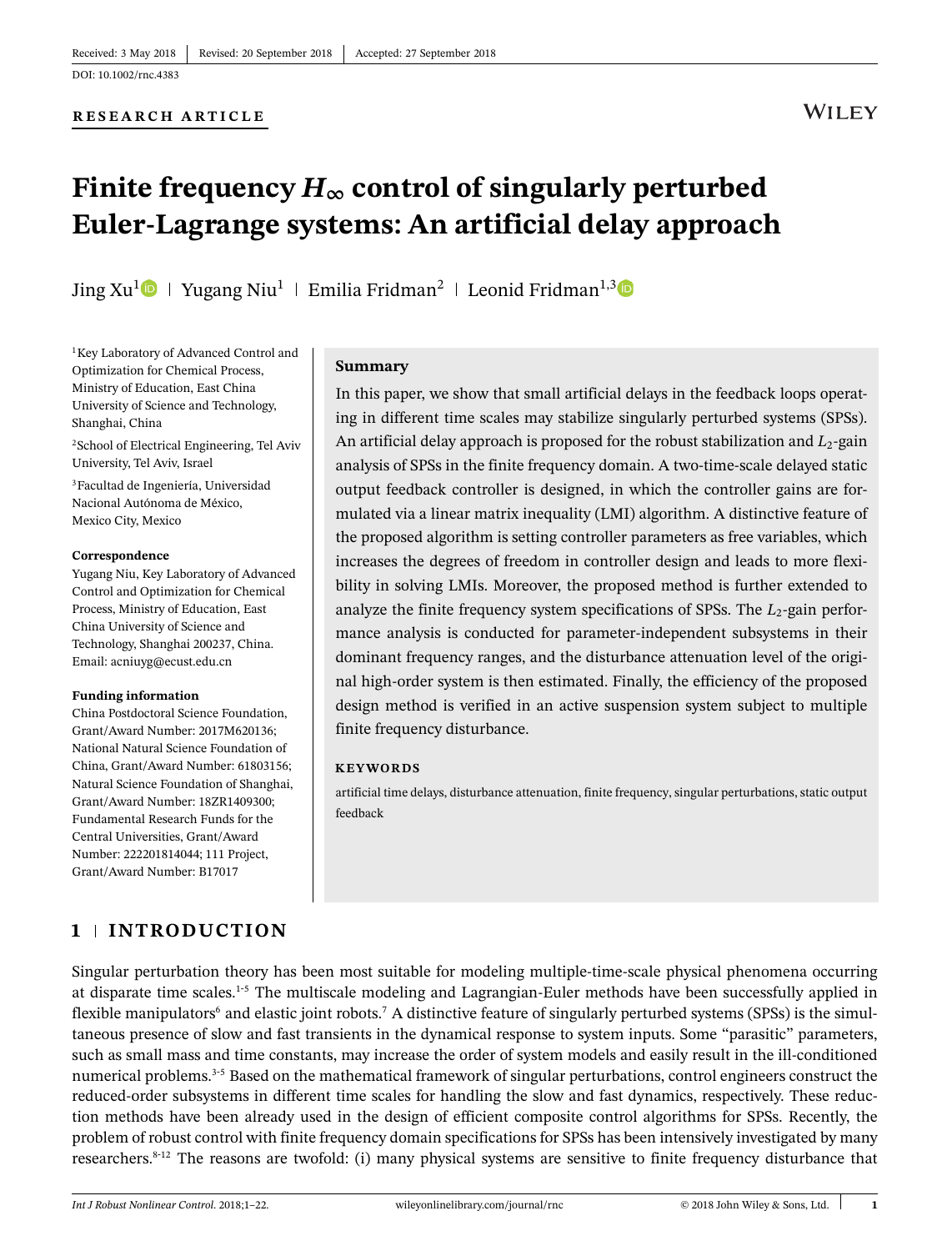generates vibrations at specific frequencies and (ii) slow and fast modes are sensitive to finite frequency external disturbance. Among them, the static output feedback (SOF) is of fundamental importance, because the physically available measurements usually comprise only part of the state variables[.13](#page-20-7)[,14](#page-20-8) However, some types of systems can be only stabilized via SOFs with delays.<sup>15[,16](#page-20-10)</sup>

Some classes of systems, such as chains of integrators or inverted pendulums that cannot be stabilized by memoryless SOFs, can be stabilized by using SOFs with delays[.17](#page-20-11)[,18](#page-20-12) Recently, the design of delayed controllers has been intensively investigated, which takes advantage of the stabilizing effect of time delays to achieve the robust stability of practical systems.<sup>13[,14](#page-20-8)[,19-](#page-20-13)[23](#page-20-14)</sup> Among them, a simple Lyapunov-based method was proposed in the work of Fridman and Shaikhet<sup>20</sup> for analyzing stability and system specifications. Based on the Taylor expansion with the integral remainder, a model transformation method was used for approximating the output derivatives in the works of Fridman et al[.19,](#page-20-13)[21,](#page-20-16)[23](#page-20-14) In the work of Ramírez and Sipahi[,24](#page-21-1) a derivative-free multiple-delay proportional-retarded protocol is designed for the fast consensus in a large-scale multiagent system. It is noted that, in the aforementioned works, the controller gains were set to be fixed or prescribed in order to deal with bilinear matrix inequalities (BMIs) via feasible linear matrix inequalities (LMIs). Thus, the conservativeness of the existing approaches comes from two aspects: the choice of controller parameters and the high dimensionality of LMIs. It is not easy for the pre-selection of controller parameters to guarantee that the closed-loop system matrix is Hurwitz for the high-order system with singular perturbation parameters.

In the literature, studies of the artificial time-delay approaches of SPSs is currently at an early stage. This paper suggests a design of a two-time-scale delayed SOF controller for the robust stabilization and performance analysis of SPSs by inserting multiple time-delays in the feedback loops running at different time scales. The key idea is to construct an artificial two-time-scale state feedback controller with full state information and then to formulate the approximations of immeasurable states or output derivatives. First, we present a singularly perturbed Euler-Lagrange formulation of physical systems. Then, a delayed SOF controller with two time scales is designed to directly deal with stability constraints and finite frequency specifications of SPSs without weighting functions or frequency gridding. Different from most existing papers, this work presents an LMI algorithm for designing the artificial time-delay controller for a two-time-scale system, which avoids the pre-formulation of controller parameters and provides a more user-friendly platform for control engineers. Moreover, the proposed method is further extended for analyzing the finite frequency system specifications of parameter-independent subsystems and estimating the disturbance attenuation level of the original high-order SPS. The example of an active suspension system is used to verify the effectiveness and merits of the proposed design method subject to finite frequency disturbance.

Throughout this paper, j stands for the imaginary unit <sup>√</sup> −1. R*<sup>n</sup>* and C*<sup>n</sup>* are used to denote the *n*-dimensional Euclidean space and complex space, respectively.  $\mathbb{R}^{n \times m}$  denotes the set of  $n \times m$  real matrices.  $\mathbb{H}_n$  represents the set of  $n \times n$ Hermitian matrices. Given matrix  $X \in \mathbb{C}^{n \times n}$ , its singular value is defined as  $\sigma(X)$ .  $A \otimes B$  stands for the Kronecker product of matrices *A* and *B*. The superscripts *T* and ∗ denote the matrix transpose and the complex transpose, respectively. He(*M*) =  $M + M^T$  denotes the Hermitian part of a square matrix *M*. The convex hull of points  $(A_1, A_2, \ldots, A_N)$  is denoted as  $col\{A_1, A_2, \ldots, A_N\}$ . diag $\{M_1, M_2, \ldots, M_L\}$  denotes the matrix with  $M_1, M_2, \ldots, M_L$  as diagonal blocks. Function int(·) is a integral function.  $L_2[0,\infty)$  is a space of square integrable Lebesgue functions  $f : [0,\infty) \to \mathbb{R}^n$  with the norm  $|| f ||_{L_2} = [\int_0^\infty ||f(t)||^2 dt]^{1/2}$ . Unless explicitly stated, the matrices are assumed to have compatible dimensions for algebraic operation.

#### **2 PROBLEM FORMULATION AND PRELIMINARIES**

A nominal singularly perturbed Euler-Lagrange system is considered as follows:

<span id="page-1-0"></span>
$$
\begin{cases}\n\ddot{\zeta}(t) = A_{11}\zeta(t) + A_{12}\dot{\zeta}(t) + A_{13}\eta(t) + A_{14}\dot{\eta}(t) + B_{u1}u(t), \\
\epsilon^2 \ddot{\eta}(t) = A_{21}\zeta(t) + A_{22}\dot{\zeta}(t) + A_{23}\eta(t) + A_{24}\dot{\eta}(t) + B_{u2}u(t),\n\end{cases}
$$
\n(1)

where  $\zeta(t) \in \mathbb{R}^n$  and  $\eta(t) \in \mathbb{R}^m$  are the slow and fast states, respectively,  $u(t) \in \mathbb{R}^{n_u}$  is the control input, and  $\epsilon$  is the singular perturbation parameter that satisfies  $0 < \epsilon \ll 1$ .

Define new variables as

$$
x(t) = \text{col}\left\{\zeta(t), \dot{\zeta}(t)\right\} \triangleq \text{col}\left\{x_1(t), x_2(t)\right\}, \quad z(t) = \text{col}\left\{\eta(t), \varepsilon\dot{\eta}(t)\right\} \triangleq \text{col}\left\{z_1(t), z_2(t)\right\}.
$$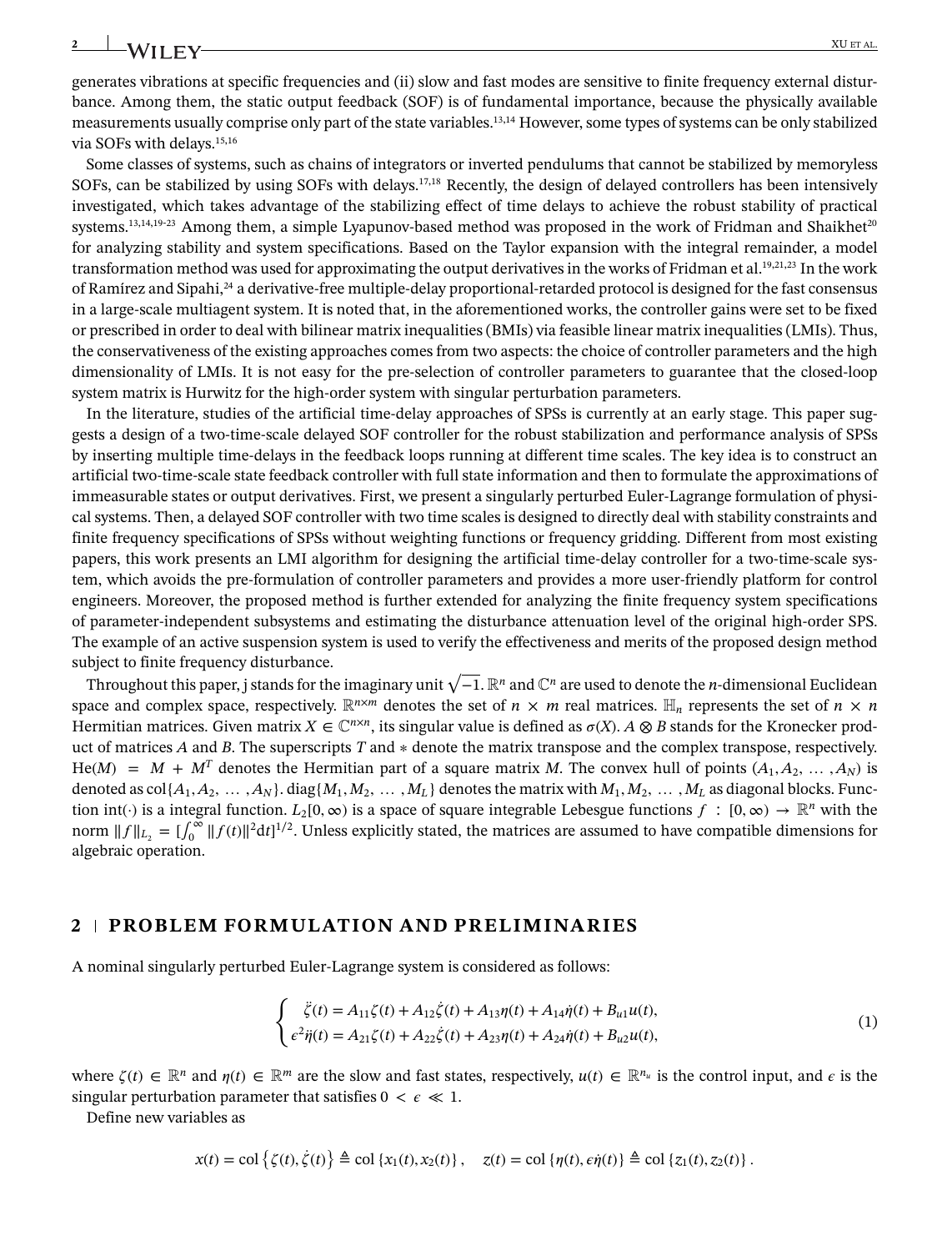<span id="page-2-0"></span>Taking the external disturbance into consideration, system [\(1\)](#page-1-0) can be represented in the standard singularly perturbed form  $\overline{a}$ 

$$
\begin{cases}\n\dot{x}(t) = \bar{A}_{11}x(t) + \bar{A}_{12}z(t) + \bar{B}_{u1}u(t) + \bar{B}_{w1}w(t), \\
e\dot{z}(t) = \bar{A}_{21}x(t) + \bar{A}_{22}z(t) + \bar{B}_{u2}u(t) + \bar{B}_{w2}w(t),\n\end{cases}
$$
\n(2)

where  $w(t) \in \mathbb{R}^{n_w}$  is the external disturbance,  $E_{\epsilon} = \text{diag}\{I_{2n}, \epsilon I_{2m}\}\$ , and

$$
\bar{A}_{11} = \begin{bmatrix} 0 & I_n \\ A_{11} & A_{12} \end{bmatrix}, \quad \bar{A}_{12} = \begin{bmatrix} 0 & 0 \\ A_{13} & A_{14} \end{bmatrix}, \quad \bar{B}_{u1} = \begin{bmatrix} 0 \\ B_{u1} \end{bmatrix},
$$
  
\n
$$
\bar{A}_{21} = \begin{bmatrix} 0 & 0 \\ A_{21} & A_{22} \end{bmatrix}, \quad \bar{A}_{22} = \begin{bmatrix} 0 & I_m \\ A_{23} & A_{24} \end{bmatrix}, \quad \bar{B}_{u2} = \begin{bmatrix} 0 \\ B_{u2} \end{bmatrix}.
$$
\n(3)

<span id="page-2-4"></span>*.*

Assuming that  $A_{23}$  is invertible, the inversion of  $\bar{A}_{22}$  can be obtained as

$$
\bar{A}_{22}^{-1} = \begin{bmatrix} -A_{23}^{-1}A_{24} & A_{23}^{-1} \\ I_m & 0 \end{bmatrix}
$$

<span id="page-2-1"></span>It is observed that the following state feedback controller with full state information can successfully stabilize an SPS in [\(2\)](#page-2-0):

$$
u(t) = \bar{K}_1 x_1(t) + \bar{K}_2 x_2(t) + K_1 z_1(t) + K_2 z_2(t),
$$
\n(4)

where  $\bar{K}_1 \in \mathbb{R}^{n_u \times n}$ ,  $\bar{K}_2 \in \mathbb{R}^{n_u \times n}$ ,  $K_1 \in \mathbb{R}^{n_u \times m}$ , and  $K_2 \in \mathbb{R}^{n_u \times m}$  are controller gains. Note that controller [\(4\)](#page-2-1) is inherently a PD controller.

In the setup under consideration, only  $x_1(t)$  and  $z_1(t)$  are measurable. In order to estimate the differentiation items  $x_2(t)$ and  $z_2(t)$ , the stabilizing delay items can be used by introducing the time lags  $h_1$  and  $\epsilon h_2$  in system states  $x_1(t)$  and  $z_1(t)$ , respectively. The following approximation based on the Taylor expansion with integral remainder is utilized:

$$
x_2(t) = \frac{1}{h_1} (x_1(t) - x_1(t - h_1)) + \frac{1}{h_1} R_x(t|h_1)
$$
\n(5)

<span id="page-2-3"></span>
$$
z_2(t) = \frac{1}{\epsilon h_2} (z_1(t) - z_1(t - \epsilon h_2)) + \frac{1}{\epsilon h_2} R_z(\epsilon, t | h_2),
$$
\n(6)

<span id="page-2-5"></span>where the error items are written as

$$
R_x(t|h_1) = \int_{t-h_1}^t (s - t + h_1)x_3(s)ds, \quad R_z(\epsilon, t|h_2) = \int_{t-\epsilon h_2}^t (s - t + \epsilon h_2)z_3(s)ds
$$
  

$$
x_3(t) = \dot{x}_2(t), \quad z_3(t) = \dot{z}_2(t).
$$

The following controller, which is referred to as a delayed SOF controller, $^{21}$  is formulated as

$$
u(t,\epsilon) = \bar{K}_1 x_1(t) + \frac{1}{h_1} \bar{K}_2 (x_1(t) - x_1(t - h_1)) + K_1 z_1(t) + \frac{1}{\epsilon h_2} K_2 (z_1(t) - z_1(t - \epsilon h_2)).
$$
\n(7)

<span id="page-2-2"></span>*Remark* [1.](#page-2-2) The reason for the choice of the two-time-scale control structure in [\(7\)](#page-2-3) is to achieve the simultaneous control of slow and fast states, and the controller gains can be obtained based on the design of reduced-order subsystems.

Consider [\(5\)](#page-2-4) and [\(6\)](#page-2-5), Equation [\(8\)](#page-2-6) is further represented as

<span id="page-2-6"></span>
$$
u(t,\epsilon) = \bar{K}x(t) + Kz(t) - \frac{1}{h_1}\bar{K}_2R_x(t|h_1) - \frac{1}{\epsilon h_2}K_2R_z(\epsilon, t|h_2).
$$
\n(8)

Due to the limitations of measurements, controller [\(4\)](#page-2-1) cannot be directly implemented in system [\(2\)](#page-2-0). To this end, we resort to designing a delayed SOF controller [\(8\)](#page-2-6) to approximately function as a state feedback controller in order to stabilize system [\(2\)](#page-2-0).

<span id="page-2-7"></span>*Remark* [2.](#page-2-7) The proposed delayed controller [\(8\)](#page-2-6) depends on both singular perturbation parameter  $\epsilon$  and small time delays  $h_1$  and  $h_2$ . The two-time-scale characteristic of [\(8\)](#page-2-6) leads to two different types of Taylor's formulation: one is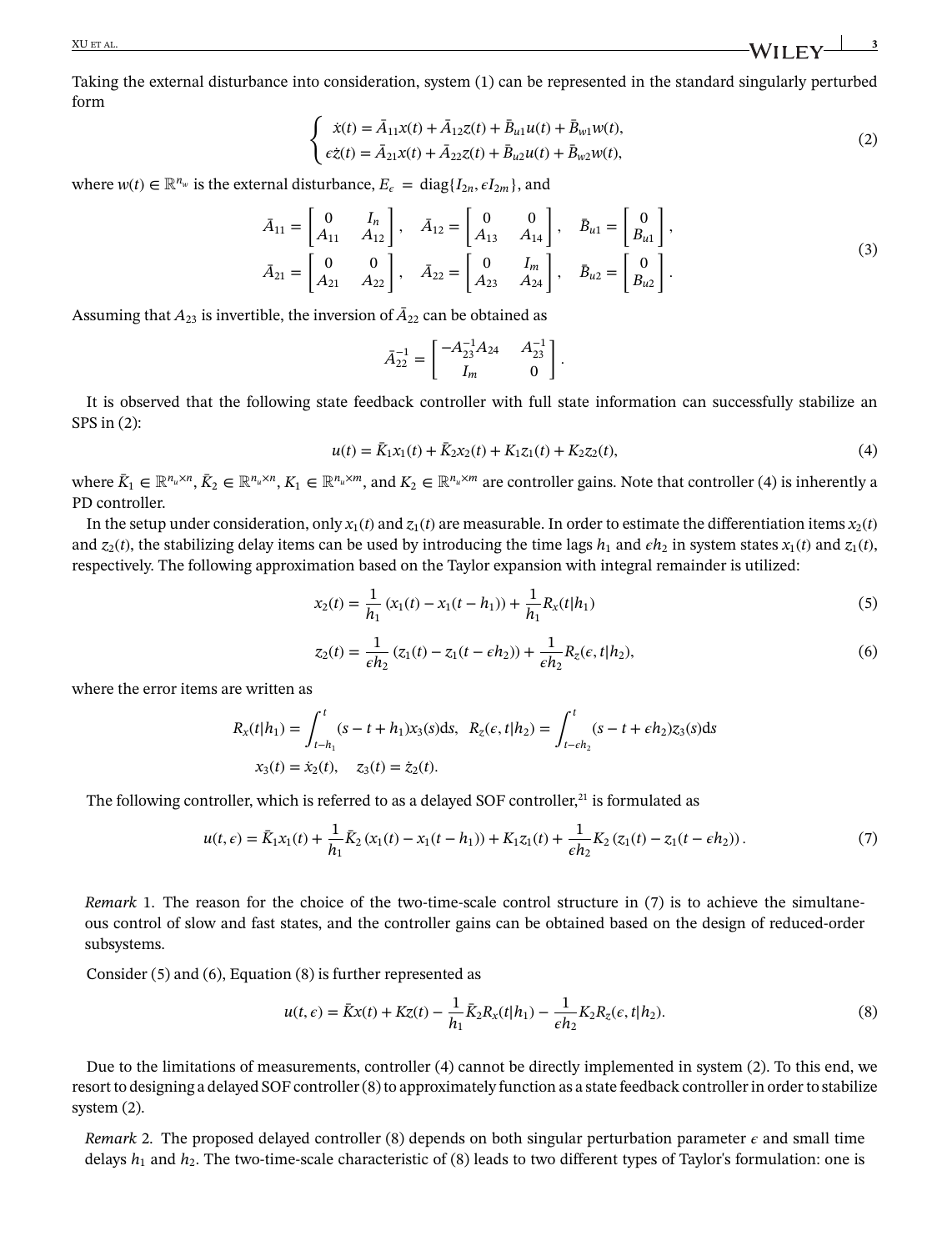$\epsilon$ -dependent in [\(6\)](#page-2-5) and the other is  $\epsilon$ -independent in [\(5\)](#page-2-4). In contrast to the work of Fridman and Shaikhet,<sup>21</sup> the Taylor expansion formulations in [\(5\)](#page-2-4) and [\(6\)](#page-2-5) enable the control engineers to use past measurements in different time-scales for the formulation of control laws.

Substituting [\(7\)](#page-2-3) into system [\(2\)](#page-2-0) yields

<span id="page-3-0"></span>
$$
\begin{cases}\n\dot{x}(t) = \mathcal{A}_{11}x(t) + \mathcal{A}_{12}z(t) - \frac{1}{h_1}\mathcal{A}_{11}^d x_1(t - h_1) - \frac{1}{\epsilon h_1}\mathcal{A}_{12}^d z_1(t - \epsilon h_2) + \bar{B}_{w1}w(t), \\
\epsilon \dot{z}(t) = \mathcal{A}_{21}x(t) + \mathcal{A}_{22}z(t) - \frac{1}{h_1}\mathcal{A}_{21}^d x_1(t - h_1) - \frac{1}{\epsilon h_2}\mathcal{A}_{22}^d z_1(t - \epsilon h_2) + \bar{B}_{w2}w(t),\n\end{cases}
$$
\n(9)

where

$$
\mathcal{A}_{11} = \bar{A}_{11} + \bar{B}_{u1} \left( \bar{K}_1 + \frac{1}{h_1} \bar{K}_2 \right) [I_n \quad 0], \quad \mathcal{A}_{12} = \bar{A}_{12} + \bar{B}_{u1} \left( K_1 + \frac{1}{\epsilon h_2} K_2 \right) [I_m \quad 0],
$$
  

$$
\mathcal{A}_{21} = \bar{A}_{21} + \bar{B}_{u2} \left( \bar{K}_1 + \frac{1}{h_1} \bar{K}_2 \right) [I_n \quad 0], \quad \mathcal{A}_{22} = \bar{A}_{22} + \bar{B}_{u2} \left( K_1 + \frac{1}{\epsilon h_2} K_2 \right) [I_m \quad 0],
$$
  

$$
\mathcal{A}_{11}^d = \bar{B}_{u1} \bar{K}_2, \quad \mathcal{A}_{12}^d = \bar{B}_{u1} K_2, \quad \mathcal{A}_{21}^d = \bar{B}_{u2} \bar{K}_2, \quad \mathcal{A}_{22}^d = \bar{B}_{u2} K_2.
$$

Considering [\(5\)](#page-2-4), [\(6\)](#page-2-5), and [\(8\)](#page-2-6), system [\(9\)](#page-3-0) can be further represented as

$$
\begin{cases}\n\dot{x}(t) = \bar{\mathcal{A}}_{11}x(t) + \bar{\mathcal{A}}_{12}z(t) - \frac{1}{h_1}\mathcal{A}_{11}^d R_x(t|h_1) - \frac{1}{\epsilon h_2}\mathcal{A}_{12}^d R_z(\epsilon, t|h_2) + \bar{B}_{w1}w(t), \\
\epsilon \dot{z}(t) = \bar{\mathcal{A}}_{21}x(t) + \bar{\mathcal{A}}_{22}z(t) - \frac{1}{h_1}\mathcal{A}_{21}^d R_x(t|h_1) - \frac{1}{\epsilon h_2}\mathcal{A}_{22}^d R_z(\epsilon, t|h_2) + \bar{B}_{w2}w(t),\n\end{cases}
$$
\n(10)

where

<span id="page-3-2"></span>
$$
\bar{A}_{11} = \bar{A}_{11} + \bar{B}_{u1}\bar{K}, \quad \bar{A}_{21} = \bar{A}_{21} + \bar{B}_{u2}\bar{K}, \quad \bar{K} = \begin{bmatrix} \bar{K}_1 & \bar{K}_2 \end{bmatrix},
$$
  

$$
\bar{A}_{12} = \bar{A}_{12} + \bar{B}_{u1}K, \quad \bar{A}_{22} = \bar{A}_{22} + \bar{B}_{u2}K, \quad K = \begin{bmatrix} K_1 & K_2 \end{bmatrix}.
$$

Next, the separation of time scales is conducted for the model simplification and finite frequency disturbance attenuation. By similar arguments to the work of Anastassiou and Dragomir, $^{25}$  the bounds of integral remainders are given as

<span id="page-3-1"></span>
$$
|R_{z}(\epsilon, t|h_2)| \leq \frac{\epsilon^2 h_2^2}{2} \text{ess} \sup_{t \in [t - \epsilon h_2, t]} |z_3(t)|.
$$

Thus, it is easy to verify that

$$
\lim_{\epsilon \to 0} \frac{1}{\epsilon} R_z(\epsilon, t | h_1, h_2) = 0. \tag{11}
$$

Consider [\(11\)](#page-3-1), and the following quasi-steady state of the fast state is obtained by setting  $\epsilon = 0$  in [\(10\)](#page-3-2):

$$
z_{s}(t) = -\bar{\mathcal{A}}_{22}^{-1}\bar{\mathcal{A}}_{21}x(t) + \frac{1}{h_{1}}\bar{\mathcal{A}}_{22}^{-1}\mathcal{A}_{21}^{d}\tilde{R}_{x}(t|h_{1},h_{2}) - \bar{\mathcal{A}}_{22}^{-1}\bar{B}_{w2}w_{s}(t),
$$
\n(12)

where  $w_s(t)$  is the low frequency part of  $w(t)$ , and

<span id="page-3-3"></span>
$$
\tilde{R}_x(t|h_1) = \int_{t-h_1}^t (s-t+h_1)x_{3s}(s)ds.
$$

By replacing  $z(t)$  by  $z_s(t)$  in [\(10\)](#page-3-2), the slow subsystem is obtained as

$$
\dot{x}_{s}(t) = A_{s}x_{s}(t) - \frac{1}{h_{1}}A_{rs}\tilde{R}_{x}(t|h_{1}) + B_{ws}w_{s}(t),
$$
\n(13)

where  $x_s(t)$  is the slow component of  $x(t)$ , and

$$
\mathcal{A}_s = \bar{\mathcal{A}}_{11} - \bar{\mathcal{A}}_{12} \bar{\mathcal{A}}_{22}^{-1} \bar{\mathcal{A}}_{21}, \quad \mathcal{A}_{rs} = \mathcal{A}_{11}^d - \bar{\mathcal{A}}_{12} \bar{\mathcal{A}}_{22}^{-1} \mathcal{A}_{21}^d, \quad \mathcal{B}_{ws} = \bar{\mathcal{B}}_{w1} - \bar{\mathcal{A}}_{12} \bar{\mathcal{A}}_{22}^{-1} \bar{\mathcal{B}}_{w2}.
$$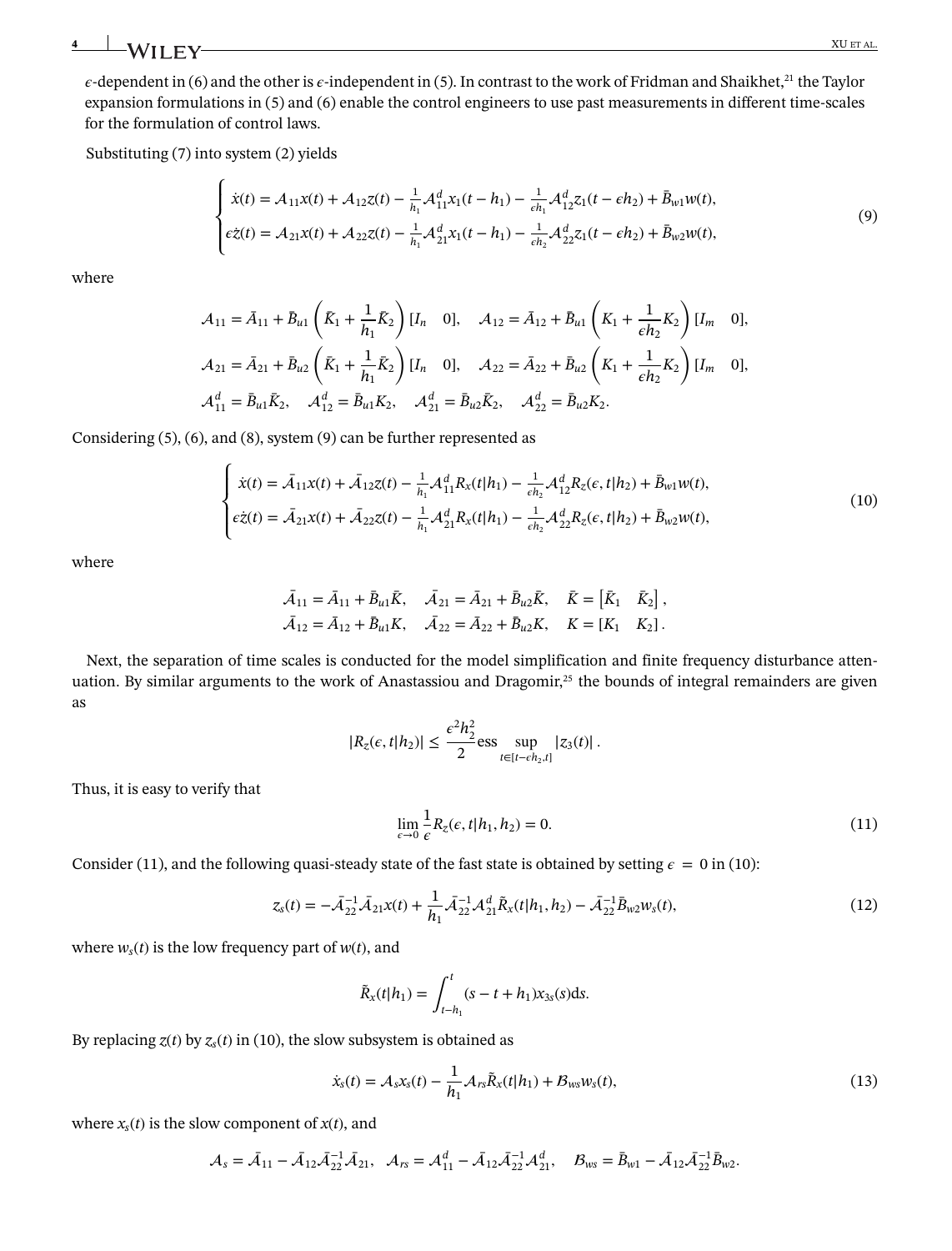$\frac{XU E T A L}{S}$  **S** 

Letting  $z_f(t) = z(t) - z_s(t)$ , the fast subsystem is represented as

<span id="page-4-1"></span>
$$
\dot{z}_f(\tau) = \bar{\mathcal{A}}_{22} z_f(\tau) - \frac{1}{h_2} \mathcal{A}_{22}^d \tilde{R}_z(\tau | h_2) + \bar{B}_{w2} w_f(\tau), \tag{14}
$$

where  $\tau$  is the fast time scale satisfying  $t = \epsilon \tau$ ,  $z_f(\tau)$  is the fast component of  $z(\tau)$ ,  $w_f(\tau)$  is the high frequency external disturbance, and

$$
\tilde{R}_z(\tau|h_2) = \int_{\tau-h_2}^{\tau} (s' - \tau + h_2) z_{3f}(s') ds'.
$$

<span id="page-4-0"></span>*Remark* [3.](#page-4-0) From the representations of subsystems [\(13\)](#page-3-3) and [\(14\)](#page-4-1), we can see that  $K_1$  and  $K_2$  are used to control fast states, while  $\bar{K}_1$ ,  $\bar{K}_2$ ,  $K_1$ , and  $K_2$  are related with system performance of slow subsystem [\(13\)](#page-3-3).

Based on the slow-fast decomposition, the states and disturbance input of the resulting closed-loop system [\(10\)](#page-3-2) are approximated as

$$
x(t,\epsilon) = x_s(t) + O(\epsilon), \quad z(t,\epsilon) = z_s(t) + z_f(\epsilon,t) + O(\epsilon), \quad w(t,\epsilon) = w_s(t) + w_f(\epsilon,t) + O(\epsilon),
$$

for all finite  $t > 0$  and all  $\epsilon \in (0, \epsilon^*]$ .

Now, we are ready to present the objective of this work: to choose appropriate controller gains  $K_1, K_2, \bar{K}_1$ , and  $\bar{K}_2$  to achieve the internal stability of the closed-loop system [\(9\)](#page-3-0) with attenuating the influence of finite frequency external disturbance *w*(*t*) on the measurement output *z*(*t*).

In frequency domain, the disturbance attenuation problem of system [\(9\)](#page-3-0) can be decomposed into those of subsystems subject to finite frequency disturbance. Moreover, two target frequency regions are defined for representing the finite frequency specifications

<span id="page-4-3"></span>
$$
\Lambda_l = \{ \omega \mid \omega_1 < \omega < \omega_2 \}, \quad \Lambda_h = \{ \varpi \mid \varpi_1 < \varpi < \varpi_2 \}, \tag{15}
$$

where  $\omega$  and  $\omega$  are frequency scales with the relationship of  $\omega = \epsilon \omega$ ,  $\omega_1$ ,  $\omega_2$ ,  $\omega_1$ , and  $\omega_2$  are the cutoff frequencies operating in different frequency scales. In the following, we provide a time-domain characterization of the input-output stability of the decoupled subsystems subject to finite frequency disturbance. Λ*<sup>l</sup>* and Λ*<sup>h</sup>* are used to characterize the their dominant frequency ranges of subsystems.

<span id="page-4-2"></span>**Definition [1](#page-4-2)** (See the work of Iwasaki and Hara<sup>26</sup>).

For the given disturbance attenuation indices  $\gamma_s$  and  $\gamma_f$ , finite frequency disturbance is said to be locally attenuated by  $\gamma$  if the slow subsystem [\(13\)](#page-3-3) and the fast subsystem [\(14\)](#page-4-1) are internally stable, and

<span id="page-4-7"></span>
$$
\int_0^\infty x_{s1}^T(t)x_{s1}(t)dt \le \gamma_s^2 \int_0^\infty w_s^T(t)w_s(t)dt,
$$
\n(16)

$$
\int_0^\infty z_{f1}^T(\tau)z_{f1}(\tau)dt \le \gamma_f^2 \int_0^\infty w_f^T(\tau)w_f(\tau)d\tau,
$$
\n(17)

<span id="page-4-6"></span>for all solutions of [\(13\)](#page-3-3) and [\(14\)](#page-4-1) with  $w_s \in L_2[0, \infty)$  and  $w_f \in L_2[0, \infty)$  such that

<span id="page-4-4"></span>
$$
\int_0^\infty \left( \omega_1 x_s(t) + j\dot{x}_s(t) \right) \left( \omega_2 x_s(t) + j\dot{x}_s(t) \right)^T dt \le 0,
$$
\n(18)

$$
\int_0^\infty \left( \varpi_1 z_f(\tau) + j \dot{z}_f(\tau) \right) \left( \varpi_2 x(t) + j \dot{z}_f(\tau) \right)^T d\tau \le 0.
$$
\n(19)

<span id="page-4-5"></span>The disturbance attenuation index  $\gamma$  of the whole system [\(10\)](#page-3-2) will be estimated based on the system parameters and the values of  $\gamma_s$  and  $\gamma_f$ .

Note that the equivalence between the formulation of the frequency sets shown in [\(15\)](#page-4-3) and inequalities [\(18\)](#page-4-4) and [\(19\)](#page-4-5) can be investigated by using Parseval's theorem in the work of Zhou and Doyle.<sup>27</sup>

Before ending this section, the following lemmas are used for developing our main results.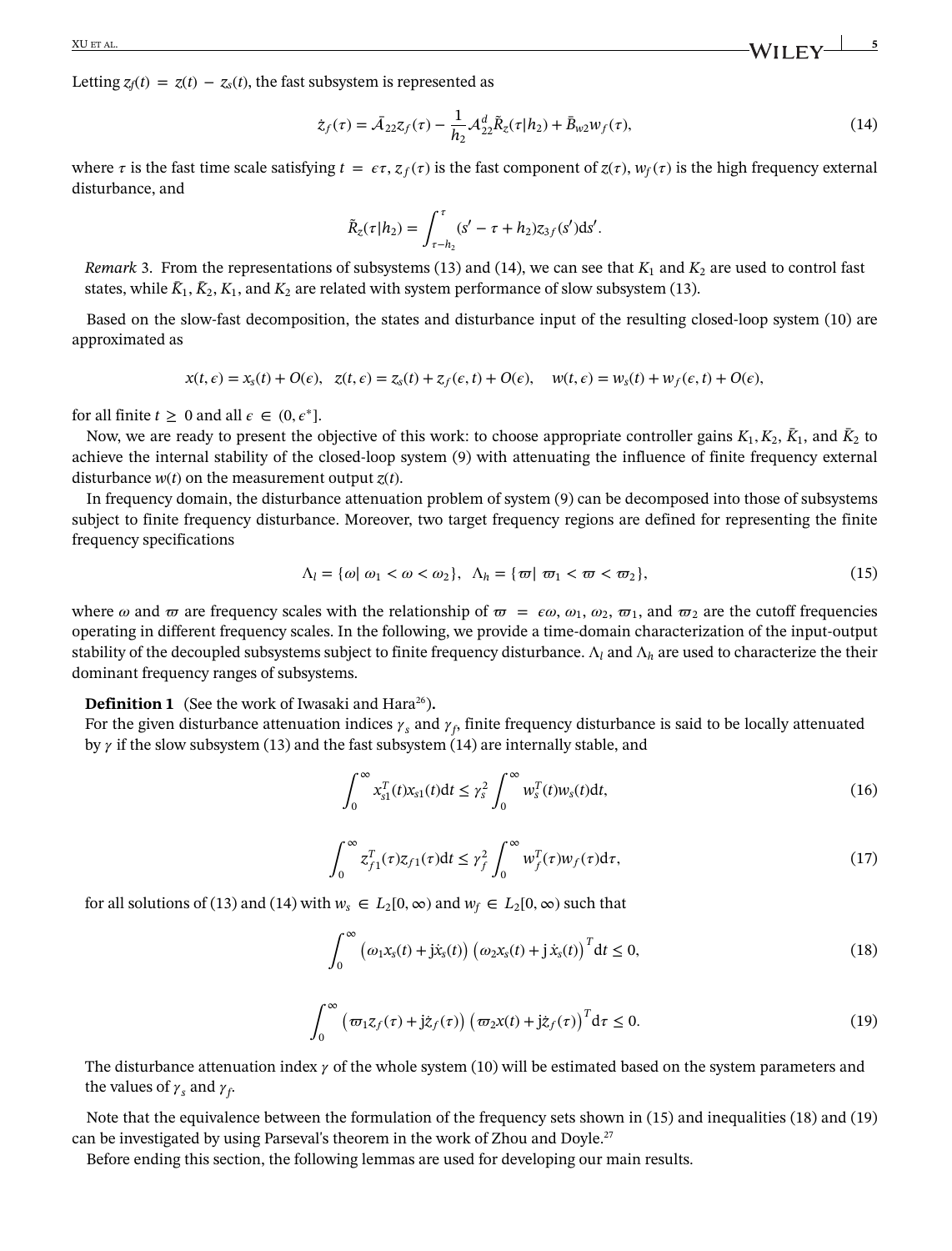#### <span id="page-5-0"></span>**Lemma [1](#page-5-0)** (Jensen's inequality<sup>16,21</sup>).

Denote  $G = \int_a^b f(s)x(s)ds$ , where  $a \leq b, f : [a, b] \to [0, \infty)$ ,  $x(s) \in \mathbb{R}^n$  and the integration concerned is well defined. *Then, for any matrix R*  $\in \mathbb{C}^{n \times n}$  *satisfying R > 0, the following inequality holds:* 

$$
GTRG \le \int_a^b f(\theta) d\theta \int_a^b f(s) xT(s) R x(s) ds.
$$

<span id="page-5-1"></span>**Lemma** [2](#page-5-1) ( $S$ -procedure<sup>26,28</sup>).

*Let*  $\Theta \in \mathbb{C}^{n \times n}$  and  $M \in \mathbb{C}^{n \times n}$  be Hermitian matrices, and  $\zeta \in \mathbb{C}^n$  be a vector. The following conditions are equivalent:

- *(1)* ∃  $\tau \in \mathbb{R}$  *such that*  $\tau \geq 0$ ,  $\Theta + \tau M \leq 0$ *; and*
- *(2)*  $\zeta^T \Theta \zeta < 0$  for all  $\zeta \neq 0$  such that  $\zeta^T M \zeta > 0$ .

## **3 FINITE FREQUENCY APPROACH FOR THE DESIGN OF AN ARTIFICIAL DELAY CONTROLLER**

#### **3.1 Internal stability**

We present the internal stability analysis of the closed-loop system [\(10\)](#page-3-2) for  $w(t) = 0$ . The internal stability problem of an SPS can be decomposed into two separate stability problems: one for the slow subsystem [\(13\)](#page-3-3) and the other for the fast subsystem [\(14\)](#page-4-1). Condition  $w(t) = 0$  implies that  $w_s(t) = 0, w_f(\tau) = 0$ .

Then, the multiplier method will be used to represent the derived delay-dependent stability criteria in the form of LMIs, which leads to a significant reduction of conservatism with respect to the existing approaches. The following theorem investigates the internal stability of subsystem [\(14\)](#page-4-1) with no high frequency disturbance input, ie,  $w_f(\tau) = 0$ .

<span id="page-5-2"></span> $\bf Theorem~1.$  *For given small positive scalars*  $\delta_1$  *and*  $\tilde{\delta}_1$  *and a small constant delay*  $h_2$ *, a delayed SOF controller [\(8\)](#page-2-6) can stabilize subsystem [\(14\)](#page-4-1), if there exist symmetric matrices*  $P_{f1} \in \mathbb{R}^{m \times m}$ *,*  $P_{f3} \in \mathbb{R}^{m \times m}$ *,*  $L_f \in \mathbb{R}^{n_u \times n_u}$ *,*  $R_f \in \mathbb{R}^{n_u \times n_u}$ *, and matrices*  $P_{f2} \in \mathbb{R}^{m \times m}$ ,  $\mathcal{K}_{f1} \in \mathbb{R}^{n_u \times m}$ , and  $\mathcal{K}_{f2} \in \mathbb{R}^{n_u \times m}$ , such that the following LMIs are satisfied:

$$
\begin{bmatrix}\n\text{He}(P_f \bar{A}_{22} + \chi_2) & -\frac{1}{h_2} P_f \bar{B}_{u2} & \bar{A}_{22}^T D_f^T P_{f3} + \chi_1 & 0 \\
\star & -4R_f & -\frac{1}{\phi} B_{u2}^T P_{f3} & 0 \\
\star & \star & -\text{He}(P_{f3}) & \mathcal{K}_{f2}^T B_{u2}^T \\
\star & \star & \star & -\text{He}(B_{\rho}^T P_{f3}) + h_2^4 R_f\n\end{bmatrix} < 0,
$$
\n(20)

$$
\star \qquad \star \qquad \star \qquad \text{--He} \left( B_{u2}^T P_{f3} \right) + h_2^4 R_f \qquad \qquad \text{--} \left[ -\delta_1 I_m \qquad \star \right]_{\epsilon,0} \qquad \left[ -\delta_1 I_m \qquad \star \right]_{\epsilon,0}
$$

$$
\begin{aligned}\n-\delta_1 I_m &\star \\
P_{f2} B_{u2} - I_m\n\end{aligned}\n\bigg| < 0, \quad\n\begin{bmatrix}\n-\delta_1 I_m &\star \\
P_{f3} B_{u2} - B_{u2} L_f & -I_m\n\end{bmatrix} < 0,\n\end{aligned}\n\tag{21}
$$

<span id="page-5-3"></span>
$$
\begin{bmatrix} P_{f1} & P_{f2} \\ \star & P_{f3} \end{bmatrix} > 0,\tag{22}
$$

<span id="page-5-6"></span><span id="page-5-4"></span>*where*  $D_f = [0 I_m]$ *, and* 

<span id="page-5-5"></span>
$$
P_f = \begin{bmatrix} P_{f1} & P_{f2} \\ \star & P_{f3} \end{bmatrix}, \quad \chi_1 = \begin{bmatrix} \mathcal{K}_{f1}^T B_{u2}^T \\ \mathcal{K}_{f2}^T B_{u2}^T \end{bmatrix}, \quad \chi_2 = \begin{bmatrix} 0 & 0 \\ B_{u2} \mathcal{K}_{f1} & B_{u2} \mathcal{K}_{f2} \end{bmatrix} . \tag{23}
$$

*Proof.* We investigate the asymptotical stability of subsystem [\(14\)](#page-4-1). Inspired from the work of Fridman and Shaikhet,<sup>21</sup> the following Lyapunov-Krasovskii functional is used:

<span id="page-5-7"></span>
$$
V_f(\tau) = V_{f1}(\tau) + V_{f2}(\tau),
$$
\n(24)

wherein we choose  $V_{f1}(\tau) = z_f^T(\tau)P_f z_f(\tau)$ ,  $P_f = P_f^T > 0$ . Differentiating  $V_{f1}(\tau)$  with respect to the trajectories of system [\(14\)](#page-4-1) is written as

$$
\begin{aligned} \dot{V}_{f1}(\tau) &= 2z_f^T(\tau)P_f\dot{z}_f(\tau), \\ &= z_f^T(\tau)\mathrm{He}(P_f\bar{\mathcal{A}}_{22})z_f(\tau) - \frac{2}{h_2}z_f^T(\tau)P_f\mathcal{A}_{22}^d\tilde{R}_z(\tau|h_2), \end{aligned}
$$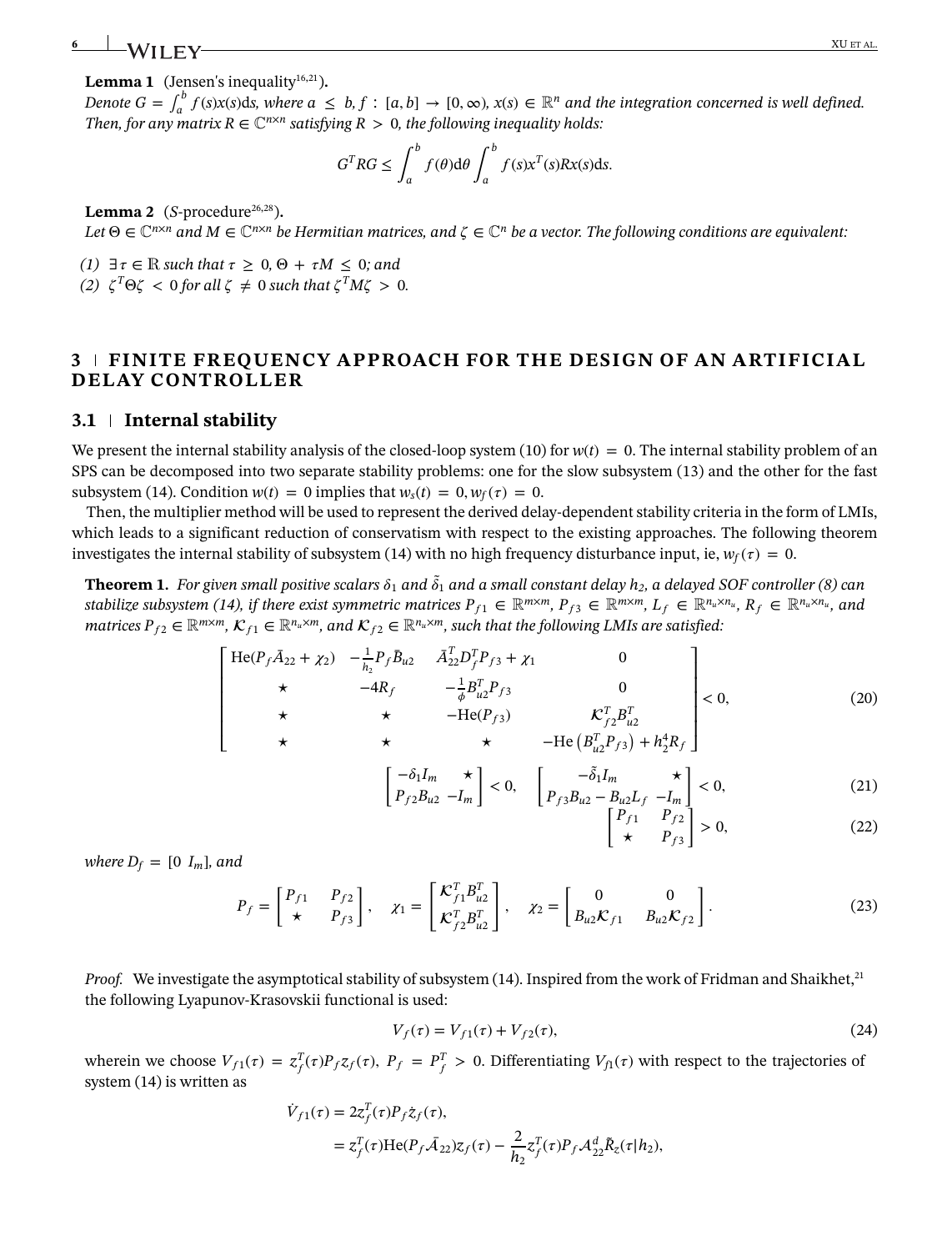where

<span id="page-6-0"></span>
$$
\tilde{R}_{z}(\tau|h_2) = \int_{\tau-h_2}^{\tau} (s' - \tau + h_2) z_{3f}(s') ds'.
$$

To compensate the items  $\tilde{R}_z(\tau | h_2)$  in [\(25\)](#page-6-0), the formulation of  $V_{f2}(\tau)$  is given as

$$
V_{f2}(\tau) = h_2^2 \int_{\tau - h_2}^{\tau} (s' - \tau + h_2)^2 z_{3f}^T(s') K_2^T R_f K_2 z_{3f}(s') ds',
$$

with  $R_f > 0$ . Moreover, the derivative of  $V_{f2}(\tau)$  with respect to time scale  $\tau$  is given as

$$
\dot{V}_{f2}(\tau) = h_2^4 z_{3f}^T(\tau) K_2^T R_f K_2 z_{3f}(\tau) - 2h_2^2 \int_{\tau - h_2}^{\tau} (s' - \tau + h_2) z_{3f}^T(s') K_2^T R_f K_2 z_{3f}(s') ds'. \tag{25}
$$

Based on the Jensen's inequality in Lemma [1,](#page-5-0) the following relaxed technique is used:

$$
-2h_2^2 \int_{\tau-h_2}^{\tau} (s'-\tau+h_2) z_{3f}^T(s') K_2^T R_f K_2 z_{3f}(s') ds' \le -4\tilde{R}_z^T(\tau|h_2) K_2^T R_f K_2 \tilde{R}_z^T(\tau|h_2). \tag{26}
$$

Define  $D_f = \begin{bmatrix} 0 & I_m \end{bmatrix}$ ] . From [\(14\)](#page-4-1), it is easy to obtain that, when  $w_f(\tau) = 0$ ,

<span id="page-6-2"></span><span id="page-6-1"></span>
$$
z_{3f}(\tau) = D_f \dot{z}_f(\tau),
$$
  
=  $\left[ D_f \bar{A}_{22} - \frac{1}{h_2} D_f \bar{B}_{u2} \right] \phi(t),$  (27)

where  $\varphi(\tau) = \text{col}\lbrace z_f(\tau), K_2\tilde{R}_{z2}(\tau|h_2)\rbrace.$ 

By using  $(26)$  and  $(27)$  in  $(25)$ , we arrive at

$$
\begin{split} \dot{V}_f(\tau) &= \dot{V}_{f1}(\tau) + \dot{V}_{f2}(\tau) \leq \varphi^T(\tau) \left[ \begin{array}{cc} \text{He}(P_f \bar{A}_{22} + P_f \bar{B}_{u2} K) & -\frac{1}{h_2} P_f \bar{B}_{u2} \\ \star & -4 R_f \end{array} \right] \varphi(\tau) \\ &- \varphi^T(\tau) \left[ \begin{array}{c} \bar{A}_{22}^T D_f^T + K^T \bar{B}_{u2}^T D_f^T \\ -\frac{1}{h_2} \bar{B}_{u2}^T D_f^T \end{array} \right] \left( -\hat{R}_f^{-1} \right)^{-1} \left[ \begin{array}{c} \bar{A}_{22}^T D_f^T + K^T \bar{B}_{u2}^T D_f^T \\ -\frac{1}{h_2} \bar{B}_{u2}^T D_f^T \end{array} \right]^T \varphi(\tau), \end{split}
$$

where  $\hat{R}_f = K_2^T (h_1^4 R_f) K_2$ .

By virtue of the Schur complement formula, condition  $\dot{V}_f(\tau) < 0$  is equivalent to

$$
\begin{bmatrix}\n\text{He} (P_f \bar{A}_{22} + P_f \bar{B}_{u2} K) & -\frac{1}{h_2} P_f \bar{B}_{u2} & \bar{A}_{22}^T D_f^T + K^T \bar{B}_{u2}^T D_f^T \\
\star & -4R_{f2} & -\frac{1}{h_2} \bar{B}_{u2}^T D_f^T \\
\star & \star & -\hat{R}_f^{-1}\n\end{bmatrix} < 0.
$$
\n(28)

In order to obtain an LMI, matrix  $P_f$  is partitioned as

<span id="page-6-3"></span>
$$
P_f = \begin{bmatrix} P_{f1} & P_{f2} \\ \star & P_{f3} \end{bmatrix}.
$$

<span id="page-6-4"></span>Define a transformation matrix as  $\mathcal{T}_{f1} = \text{diag}\{I_{2n}, I_{2n}, I_{2n}, P_{f3}\}$ . Performing a congruent transformation  $\mathcal{T}_{f1}$  on [\(28\)](#page-6-3) yields

$$
\begin{bmatrix}\n\text{He}(P_f \bar{A}_{22} + P_f \bar{B}_{u2} K) & -\frac{1}{h_2} P_f \bar{B}_{u2} & \bar{A}_{22}^T D_f^T P_{f2} + K^T \bar{B}_{u2} D_f^T P_{f3} \\
\star & -4R_{f2} & -\frac{1}{h_2} \bar{B}_{u2}^T D_f^T P_{f3} \\
\star & \star & -P_{f3} \hat{R}_f^{-1} P_{f3}\n\end{bmatrix} < 0.
$$
\n(29)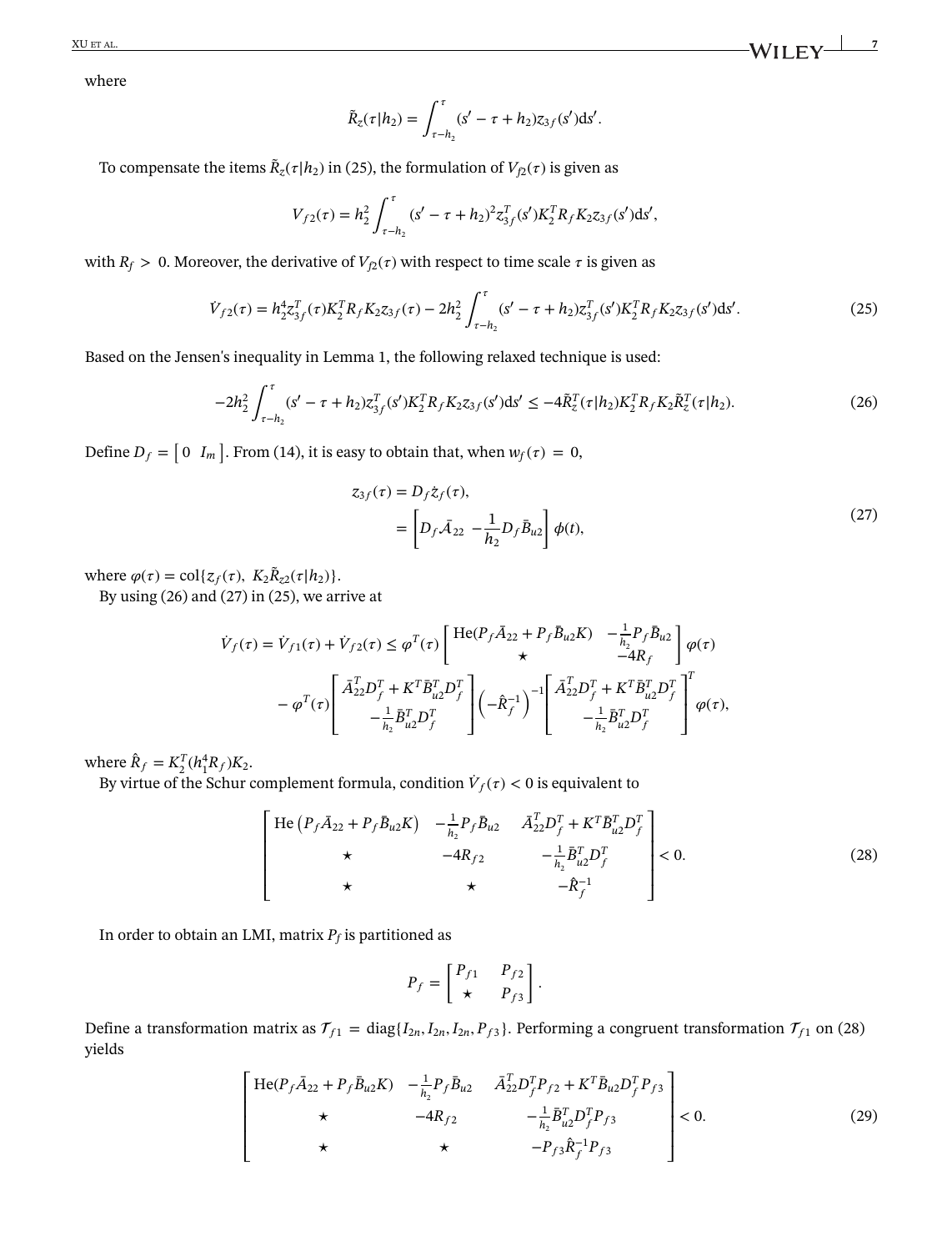The following inequality is derived based on the definition of positive definite matrix:

<span id="page-7-0"></span>
$$
(M - N^{-1})^T N (M - N^{-1}) \ge 0,
$$

where *N* is a positive definite matrix, which is equivalent to

<span id="page-7-1"></span>
$$
M^T N^{-1} M - \text{He}(M) + N \ge 0. \tag{30}
$$

Let  $M = P_{f3}$  and  $N = \hat{R}_f$  in [\(30\)](#page-7-0), we construct

$$
-P_{f3}\hat{R}_f^{-1}P_{f3} \le -\text{He}(P_{f3}) + \hat{R}_f. \tag{31}
$$

Consider [\(31\)](#page-7-1) together with  $D_f \bar{B}_{u2} = B_{u2}$ , BMI [\(29\)](#page-6-4) becomes

$$
\begin{bmatrix}\n\text{He} (P_f \bar{A}_{22} + P_f \bar{B}_{u2} K) & -\frac{1}{h_2} P_f \bar{B}_{u2} & \bar{A}_{22}^T D_f^T P_{f3} + K^T \bar{B}_{u2}^T D_f^T P_{f3} \\
\star & -4R_f & -\frac{1}{h_2} B_{u2}^T P_{f3} \\
\star & \star & -\text{He}(P_{f3})\n\end{bmatrix}
$$
\n
$$
-\begin{bmatrix}\n0 \\
0 \\
K_2^T\n\end{bmatrix} \left(-\bar{R}_f^{-1}\right)^{-1} [0 \quad 0 \quad K_2] < 0,
$$

with  $\bar{R}_f = h_2^4 R_f$ , which is equivalent to

<span id="page-7-2"></span>
$$
\begin{bmatrix}\n\text{He}(P_f \bar{A}_{22} + P_f \bar{B}_{u2} K) & -\frac{1}{h_2} P_f \bar{B}_{u2} & \bar{A}_{22}^T D_f^T P_{f3} + K^T \bar{B}_{u2}^T D_f^T P_{f3} & 0 \\
\star & -4R_{f2} & -\frac{1}{h_2} B_{u2}^T P_{f3} & 0 \\
\star & \star & -\text{He}(P_{f3}) & K_2^T \\
\star & \star & \star & -\bar{R}_f\n\end{bmatrix} < 0,
$$
\n(32)

based on the Schur complement lemma. Note that [\(32\)](#page-7-2) is a BMI on  $K_1$ ,  $K_2$ ,  $P_f$ ,  $R_{f1}$ , and  $R_{f2}$ , which is not a convex optimal problem. Thus, a BMI may not be efficiently solved by MATLAB.

A slack variable  $L_f \in \mathbb{R}^{n_u \times n_u}$  is introduced that satisfies  $P_f \bar{B}_{u2} = \bar{B}_{u2} L_f$ , and then, we can obtain

$$
P_{f2}B_{u2}=0, P_{f3}B_{u2}=B_{u2}L_f,
$$

such that

$$
P_f \bar{B}_{u2} K = \bar{B}_{u2} L_f K = \begin{bmatrix} 0 & 0 \\ B_{u2} L_f K_1 & B_{u2} L_f K_2 \end{bmatrix},
$$
  
\n
$$
K^T \bar{B}_{u2}^T D_f^T P_{f3} = \begin{bmatrix} K_1^T B_{u2}^T P_{f3} \\ K_2^T B_{u2}^T P_{f3} \end{bmatrix} = \begin{bmatrix} K_1^T L_f^T B_{u2}^T \\ K_2^T L_f^T B_{u2}^T \end{bmatrix}.
$$
\n(33)

Define a transformation matrix as

<span id="page-7-3"></span>
$$
\mathcal{T}_{f2} = \text{diag}\{I_{2n}, I_{2n}, I_{2n}, I_{2n}, P_{f3}B_{u2}\}.
$$

Premultiply and postmultiply [\(32\)](#page-7-2) with  $\mathcal{T}_{f2}$  and  $\mathcal{T}_{f2}^T$ , respectively, yield

$$
\begin{bmatrix}\n\text{He}(P_f \bar{A}_{22} + P_f \bar{B}_{u2} K) & -\frac{1}{h_2} P_f \bar{B}_{u2} & \bar{A}_{22}^T D_f^T P_{f3} + \chi_1 & 0 \\
\star & -4R_f & -\frac{1}{h_2} B_{u2}^T P_{f3} & 0 \\
\star & \star & -\text{He}(P_{f3}) & K_2^T B_{u2}^T P_{f3} \\
\star & \star & \star & -P_{f3} B_{u2} \bar{R}_f^{-1} B_{u2}^T P_{f3}\n\end{bmatrix} < 0,
$$
\n(34)

where  $\chi_1 = K^T \bar{B}_{u2}^T D_f^T P_{f3}$ .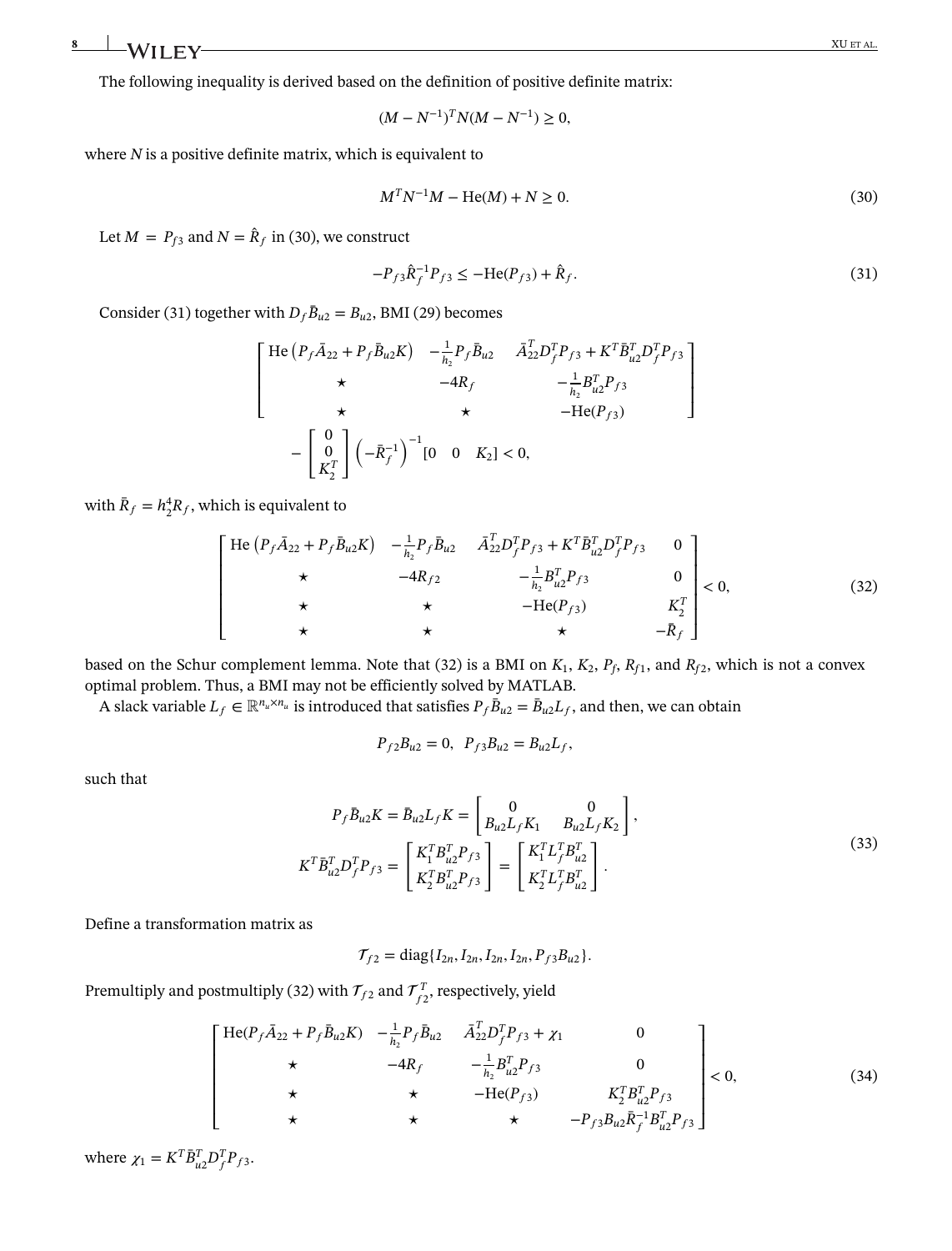XU ET AL. **9**

Setting  $M = B_{u2}^T P_{f3}$  and  $N = \bar{R}_f$  in [\(35\)](#page-8-0), we have

<span id="page-8-1"></span><span id="page-8-0"></span>
$$
-P_{f3}B_{u2}\bar{R}_{f}^{-1}B_{u2}^{T}P_{f3} \le -\text{He}\left(B_{u2}^{T}P_{f3}\right) + \bar{R}_{f}. \tag{35}
$$

Consider [\(35\)](#page-8-0), the sufficient condition for the feasibility of [\(34\)](#page-7-3) is written as

$$
\begin{bmatrix}\n\text{He}(P_f \bar{A}_{22} + \chi_2) & -\frac{1}{h_2} P_f \bar{B}_{u2} & \bar{A}_{22}^T D_f^T P_{f3} + \chi_1 & 0 \\
\star & -4R_f & -\frac{1}{h_2} B_{u2}^T P_{f3} & 0 \\
\star & \star & -\text{He}(P_{f3}) & K_2^T B_{u2}^T P_{f3} \\
\star & \star & \star & -\text{He}(B_{u2}^T P_{f3}) + \bar{R}_f\n\end{bmatrix} < 0,
$$
\n(36)

where

$$
\chi_2 = \begin{bmatrix} 0 & 0 \\ B_{u2}L_f K_1 & B_{u2}L_f K_2 \end{bmatrix}, \quad \chi_1 = \begin{bmatrix} K_1^T L_f^T B_{u2}^T \\ K_2^T L_f^T B_{u2}^T \end{bmatrix}.
$$

The following multipliers are defined to convert [\(36\)](#page-8-1) into an LMI:

$$
\mathcal{K}_{f1} = L_f K_1, \qquad \qquad \mathcal{K}_{f2} = L_f K_2.
$$

such that

$$
\chi_1 = \begin{bmatrix} \mathcal{K}_{f1}^T B_{u2}^T \\ \mathcal{K}_{f2}^T B_{u2}^T \end{bmatrix}, \quad \chi_2 = \begin{bmatrix} 0 & 0 \\ B_{u2} \mathcal{K}_{f1} & B_{u2} \mathcal{K}_{f2} \end{bmatrix},
$$

which can be further represented as [\(20\)](#page-5-3). Moreover, the following constraints are introduced:

$$
(P_{f2}B_{u2})^T (P_{f2}B_{u2}) < \delta_1 I_m,
$$
\n
$$
(P_{f3}B_{u2} - B_{u2}L_f)^T (P_{f3}B_{u2} - B_{u2}L_f) < \tilde{\delta}_1 I_m,
$$

where  $\delta_1$  and  $\tilde{\delta}_1$  are sufficiently small positive scalars, which are equivalent to [\(21\)](#page-5-4) based on the Schur complement lemma.  $\Box$ 

After solving Theorem [1,](#page-5-5) the fast controller gain *K* can be calculated. Thus,  $\bar{\cal A}_{12}$  and  $\bar{\cal A}_{22}$  that depend on *K* are known matrices. Letting  $C_m = \bar{A}_{12} \bar{A}_{22}^{-1}$ , we have

$$
\mathcal{A}_s = \bar{\mathcal{A}}_{11} - C_m \bar{\mathcal{A}}_{21} = \bar{A}_s + \bar{B}_{us} \bar{K}, \quad \mathcal{A}_{rs} = \bar{B}_{us} \bar{K}_2, \quad \mathcal{B}_{ws} = \bar{B}_{ws},
$$

where

$$
\bar{A}_s = \bar{A}_{11} - C_m \bar{A}_{21}, \quad \bar{B}_{us} = \bar{B}_{u1} - C_m \bar{B}_{u2} = \text{col}\{0, B_{us}\}, \quad \bar{B}_{ws} = \bar{B}_{w1} - C_m \bar{B}_{w2}.
$$

Thus, with fast controller, the slow subsystem [\(13\)](#page-3-3) is of the same structure as the fast subsystem [\(14\)](#page-4-1).

We can directly extend the result in Theorem [1](#page-5-5) to the slow subsystem [\(13\)](#page-3-3). Then, the following theorem presents the sufficient conditions for the internal stability of the slow subsystem [\(13\)](#page-3-3) with  $w_s(t) = 0$ .

<span id="page-8-4"></span><span id="page-8-3"></span><span id="page-8-2"></span> $\bf Theorem~2.$  *For given small positive scalars*  $\delta_2$  *and*  $\tilde{\delta}_2$  *and a small constant delay*  $h_1$ *, a delayed SOF controller [\(8\)](#page-2-6) can stabilize subsystem [\(13\)](#page-3-3), if there exist symmetric matrices*  $L_s \in \mathbb{R}^{n_u \times n_u}$ ,  $R_s \in \mathbb{R}^{n_u \times n_u}$ ,  $P_{s1} \in \mathbb{R}^{n \times n}$ , and  $P_{s3} \in \mathbb{R}^{n \times n}$ , and *matrices*  $P_{s2} \in \mathbb{R}^{n \times n}$ ,  $\mathcal{K}_{s1} \in \mathbb{R}^{n_u \times n}$ , and  $\mathcal{K}_{s2} \in \mathbb{R}^{n_u \times n}$ , such that the following LMIs hold:

$$
\begin{bmatrix}\n\text{He}(P_s\overline{A}_s + \chi_4) & -\frac{1}{h_1}\overline{B}_{us} & \overline{A}_s^T D_s^T P_{s3} + \chi_3 & 0 \\
\star & -4R_s & -\frac{1}{h_1}B_{us}^T P_{s3} & 0 \\
\star & \star & -\text{He}(P_{s3}) & \mathcal{K}_{s2}^T B_{us}^T \\
\star & \star & \star & -\text{He}(B_{us}^T P_{s3}) + \overline{R}_s\n\end{bmatrix} < 0,\n\tag{37}
$$

$$
\begin{bmatrix} -\delta_2 I_n & \star \\ P_{s2} B_{us} & -I_n \end{bmatrix} < 0, \quad \begin{bmatrix} -\tilde{\delta}_2 I_n & \star \\ P_{s3} B_{us} - B_{us} L_s & -I_n \end{bmatrix} < 0,
$$
 (38)

<span id="page-8-5"></span>
$$
\begin{bmatrix} P_{s1} & P_{s2} \\ \star & P_{s3} \end{bmatrix} > 0,\tag{39}
$$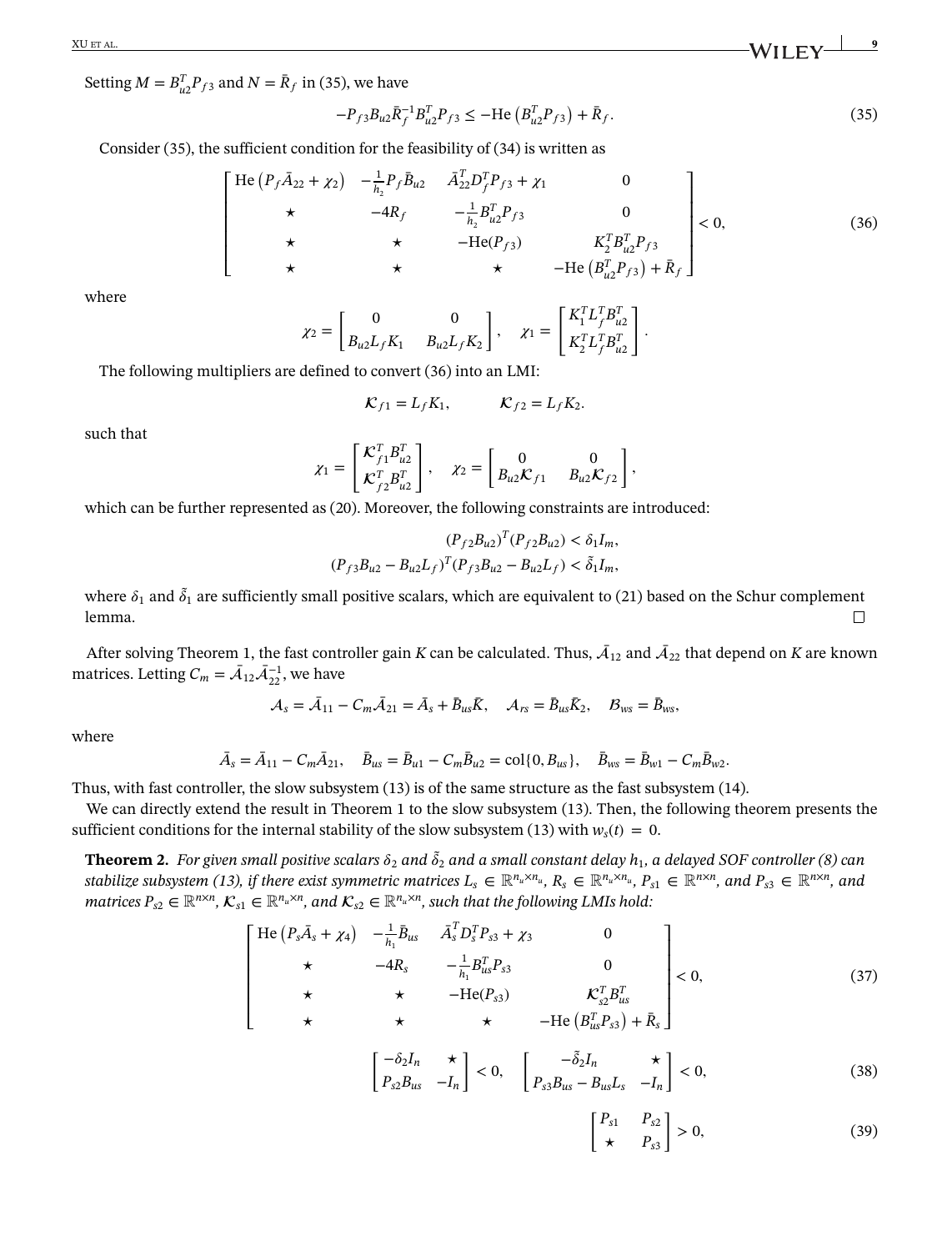**10** XU ET AL.

 $where \phi = h_2 - h_1$ ,  $\bar{R}_s = h_1^4 R_{s1} + h_2^4 R_{s2}$ ,  $D_s = [0 I_m]$ , and

$$
P_s = \begin{bmatrix} P_{s1} & P_{s2} \\ \star & P_{s3} \end{bmatrix}, \quad \chi_3 = \begin{bmatrix} \mathcal{K}_{s1}^T B_{us}^T \\ \mathcal{K}_{s2}^T B_{us}^T \end{bmatrix}, \quad \chi_4 = \begin{bmatrix} 0 & 0 \\ B_{us} \mathcal{K}_{s1} & B_{us} \mathcal{K}_{s2} \end{bmatrix}.
$$

The proof of the internal stability of the slow subsystem [\(13\)](#page-3-3) is similar to that of Theorem [1,](#page-5-5) which is omitted here.

<span id="page-9-0"></span>*Remark* [4.](#page-9-0) The design methods in the work of Fridman and Shaikhet<sup>21</sup> depend on the pre-selection of  $K_i$ , which results from full state feedback that guarantees the stabilization and the values of delay that guarantees the LMIs feasibility. Moreover, it is shown that the resulting LMIs are feasible for such choice of gains and small enough delays. In this paper, we provide LMIs for the direct design of the delayed controller gains. The example in Section 6 illustrates the efficiency of the presented design method.

<span id="page-9-1"></span>*Remark* [5.](#page-9-1) Note that BMI [\(34\)](#page-7-3) is in the standard form of the work of He and Wang.<sup>29</sup> Compared with the iterative LMI method in the aforementioned work, $^{29}$  our method is derived based on the relaxed technique, which avoids formulating the initial values, investigating the stopping criterion, and proving the uniform convergence of iterations.

#### **4** *L***2-GAIN PERFORMANCE ANALYSIS IN FINITE FREQUENCY DOMAIN**

It has been mentioned in the work of Kokotovic et al<sup>1</sup> that SPSs are sensitive to low frequency and high frequency external disturbance. The closed-loop SPS with the proposed delayed controller is designed to be robust to two different types of disturbance  $w_s(t)$  and  $w_f(\tau)$ . The frequency bands of  $w_s(t)$  and  $w_f(\tau)$  are characterized by using the cutoff frequencies  $\omega_1, \omega_2, \omega_1$ , and  $\omega_2$ . Thus, the controller gains  $\bar{K}_1, \bar{K}_2$  and  $K_1, K_2$  are separately designed based on the slow and fast performance specifications, which will finally arrive at a physically realizable composite controller [\(8\)](#page-2-6).

First, we present the sufficient conditions for the high frequency disturbance attenuation of system [\(14\)](#page-4-1).

<span id="page-9-2"></span>**Theorem [3.](#page-9-2)** Given the cutoff frequencies  $\varpi_1$  and  $\varpi_2$ , and a positive scalar  $\gamma_6$  subsystem [\(14\)](#page-4-1) with  $K_1$  and  $K_2$  can achieve *the finite frequency specification [\(17\)](#page-4-6)* with respect to [\(19\)](#page-4-5), if there exist symmetric matrices  $P_{f1} \in \mathbb{R}^{m \times m}$ ,  $P_{f3} \in \mathbb{R}^{m \times m}$ ,  $L_f \in$  $\mathbb{R}^{n_u \times n_u}, \mathcal{P}_f \in \mathbb{R}^{2m \times 2m}$ ,  $\mathcal{Q}_f \in \mathbb{R}^{2m \times 2m}$ ,  $R_f \in \mathbb{R}^{n_u \times n_u}$ , and matrices  $P_{f2} \in \mathbb{R}^{m \times m}$ ,  $\mathcal{K}_{f1} \in \mathbb{R}^{n_u \times m}$ , and  $\mathcal{K}_{f2} \in \mathbb{R}^{n_u \times m}$ , *such that LMIs [\(21\)](#page-5-4)-[\(22\)](#page-5-6) hold, and*

<span id="page-9-4"></span>
$$
\begin{bmatrix}\n\bar{\Theta}_{f1} & \bar{\Theta}_{f2} & P_f \bar{B}_{w2} & P_f + j \varpi_c Q_f & \bar{A}_{22}^T D_f^T P_{f3} + \chi_1 & 0 \\
\star & \bar{\Theta}_{f3} & 0 & 0 & -\frac{1}{h_2} B_{u2}^T P_{f3} & 0 \\
\star & \star & -\gamma_f^2 I_m & 0 & \bar{B}_{w2}^T D_f^T P_{f3} & 0 \\
\star & \star & \star & -\varpi_1 \varpi_2 Q_f & 0 & 0 \\
\star & \star & \star & \star & -\text{He}(P_{f3}) & K_{f2}^T B_{u2}^T \\
\star & \star & \star & \star & \star & -\text{He}(B_{u2}^T P_{f3}) + 4R_f\n\end{bmatrix} < 0,
$$
\n(40)

*where*  $\varpi_c = 0.5(\varpi_1 + \varpi_2)$ , matrices  $P_f$ ,  $R_{f1}$ ,  $R_{f2}$ ,  $\bar{R}_f$ ,  $\chi_1$ , and  $\chi_2$  have been given in Theorem [1,](#page-5-5) and

$$
\bar{\Theta}_{f1} = \text{He}\left(P_f \bar{A}_{22} + \chi_2\right) + E_f^T E_f - Q_f, \quad \bar{\Theta}_{f2} = -\frac{1}{h_2} P_f \bar{B}_{u2}, \quad \bar{\Theta}_{f3} = -4R_f, \quad E_f = [I_m \quad 0]^T. \tag{41}
$$

*Proof.* We shall investigate the *L*<sub>2</sub>-gain performance of the closed-loop subsystem [\(14\)](#page-4-1) under zero initial conditions. The performance index can be denoted as

<span id="page-9-3"></span>
$$
J_f = ||z_{f1}(\tau)||_2^2 - \gamma_f^2 ||w_f(\tau)||_2^2.
$$

The attenuation of high frequency disturbance  $w_f(\tau)$  is considered, which aims to realize the system specification [\(17\)](#page-4-6) subject to  $(19)$ .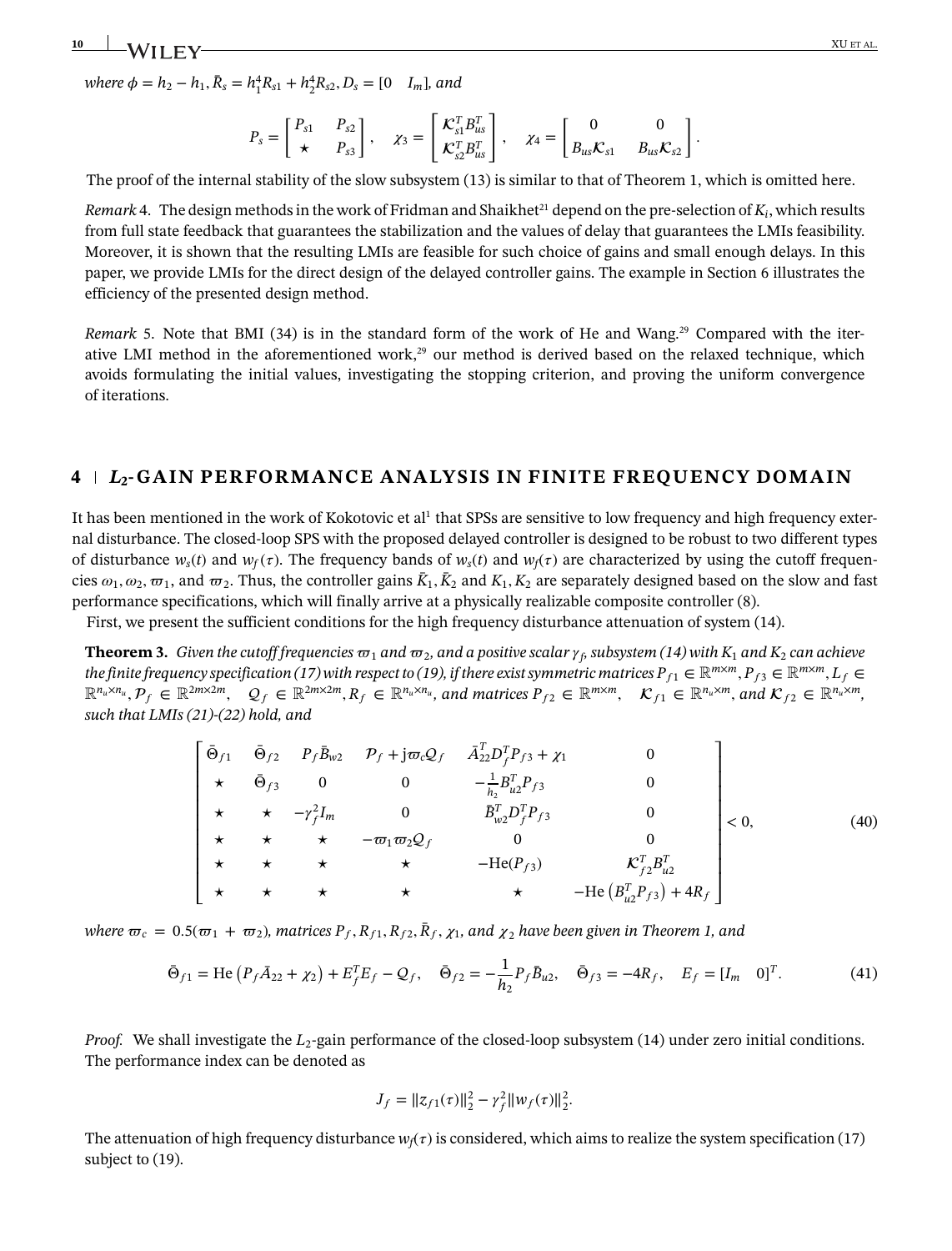$\frac{\text{XU ET AL.}}{\text{AUI E L}}$  **11** 

Taking the Lyapunov functional  $V_f(\tau)$  in [\(24\)](#page-5-7) into account, we can obtain that

<span id="page-10-1"></span><span id="page-10-0"></span>
$$
J_f \le \int_0^\infty z_{f1}^T(\tau)z_{f1}(\tau) - \gamma_f^2 w_f^T(\tau)w_f(\tau) + \dot{V}_f(\tau) d\tau.
$$
 (42)

When  $w_f(\tau) \neq 0$ , the derivative of  $V_f(\tau)$  is obtained as

$$
\dot{V}_{f}(\tau) \leq \xi^{T}(\tau) \begin{bmatrix}\n\text{He} (P_{f}\bar{A}_{22} + P_{f}\bar{B}_{u2}K) & -\frac{1}{h_{2}}P_{f}\bar{B}_{u2} & P_{f}\bar{B}_{w2} & 0 \\
\star & -4R_{f} & 0 & 0 \\
\star & \star & \star & 0 & 0 \\
\star & \star & \star & 0 & 0 \\
\star & \star & \star & 0 & 0\n\end{bmatrix} \xi(\tau) \\
-\xi^{T}(\tau) \begin{bmatrix}\n\bar{A}_{22}^{T}D_{f} + K^{T}\bar{B}_{u2}^{T}D_{f} \\
-\frac{1}{h_{2}}\bar{B}_{u2}^{T}D_{f}^{T} \\
\bar{B}_{u2}^{T}D_{f}^{T} \\
0\n\end{bmatrix} (-\hat{R}_{f}^{-1})^{-1} \begin{bmatrix}\n\bar{A}_{22}^{T}D_{f}^{T} + K^{T}\bar{B}_{u2}^{T}D_{f}^{T} \\
-\frac{1}{h_{2}}\bar{B}_{u2}^{T}D_{f}^{T} \\
\bar{B}_{u2}^{T}D_{f}^{T} \\
0\n\end{bmatrix} \xi(\tau),
$$
\n(43)

where  $\xi(\tau) = \text{col}\{\varphi(\tau), w_f(\tau), \dot{z}_f(\tau)\}\)$ . Combining [\(43\)](#page-10-0) with [\(42\)](#page-10-1), we have

$$
J_f \leq \int_0^\infty \xi^T(\tau) \Theta_f \xi(\tau) d\tau,
$$

where

$$
\Theta_{f} = \begin{bmatrix}\n\text{He} (P_{f} \bar{A}_{22} + P_{f} \bar{B}_{u2} K) + E_{f}^{T} E_{f} & -\frac{1}{h_{2}} P_{f} \bar{B}_{u2} & P_{f} \bar{B}_{w2} & 0 \\
\star & -4R_{f} & 0 & 0 \\
\star & \star & \star & -\gamma_{f}^{2} I_{n_{w}} & 0 \\
\star & \star & \star & \star & 0\n\end{bmatrix} \\
+ \begin{bmatrix}\n\bar{A}_{22}^{T} D_{f} + K^{T} \bar{B}_{u2}^{T} D_{f} \\
-\frac{1}{h_{2}} B_{u2}^{T} \\
\bar{B}_{w2}^{T} D_{f}^{T} \\
0\n\end{bmatrix} \begin{bmatrix}\n\bar{A}_{22}^{T} D_{f}^{T} + K^{T} \bar{B}_{u2}^{T} D_{f}^{T} \\
-\frac{1}{h_{2}} B_{u2}^{T} \\
\bar{B}_{w2}^{T} D_{f}^{T} \\
0\n\end{bmatrix}.
$$

Denote  $\bar{J}_f = \int_0^\infty \xi^T(\tau) \Theta_f \xi(\tau) d\tau$ . Following the similar argument in the work of Sun et al,<sup>9</sup> it is readily verified that

<span id="page-10-4"></span>
$$
\bar{J}_f = \frac{1}{2\pi} \int_{-\infty}^{\infty} \xi^T(\omega) \Theta_f \xi(\omega) d\omega,
$$

based on the Parseval's theorem. It follows from the *S*-procedure in Lemma [2](#page-5-1) that the following condition:

$$
\xi^{T}(\omega)(\Theta_{f} + M_{f})\xi(\omega) < 0, \quad U_{2}\xi(\omega) = 0,\tag{44}
$$

can guarantee that

 $\xi^T(\omega)\Theta_f\xi(\omega) < 0$ , and  $\xi^T(\omega)M_f\xi(\omega) \geq 0$ ,

where  $M \in \mathbf{M}_f$ , and

<span id="page-10-2"></span>
$$
\mathbf{M}_f = \left\{ F^T(\Phi \otimes \mathcal{P}_f + \Psi \otimes \mathcal{Q}_f) F : \ \mathcal{P}_f, \mathcal{Q}_f \in \mathbb{H}_{2m} \right\},\tag{45}
$$

<span id="page-10-3"></span>with

$$
F = \begin{bmatrix} I_m & 0 & 0 & 0 \\ 0 & 0 & 0 & I_m \end{bmatrix}.
$$
 (46)

Then, a frequency set is defined as  $W_f = \{ \epsilon \in \mathbb{C} : \epsilon \neq 0, \epsilon^T M_f \epsilon \geq 0, \exists M_f \in M_f \}$ , which can be used to express the prescribed finite frequency region.<sup>9,[26](#page-21-3)</sup>

In the work of Iwasaki and Hara,<sup>26</sup> the frequency set  $\Lambda_h$  can be specified by setting

$$
\Phi = \begin{bmatrix} 0 & 1 \\ 1 & 0 \end{bmatrix}, \quad \Psi = \begin{bmatrix} -1 & j\varpi_c \\ -j\varpi_c & -\varpi_1\varpi_2 \end{bmatrix}.
$$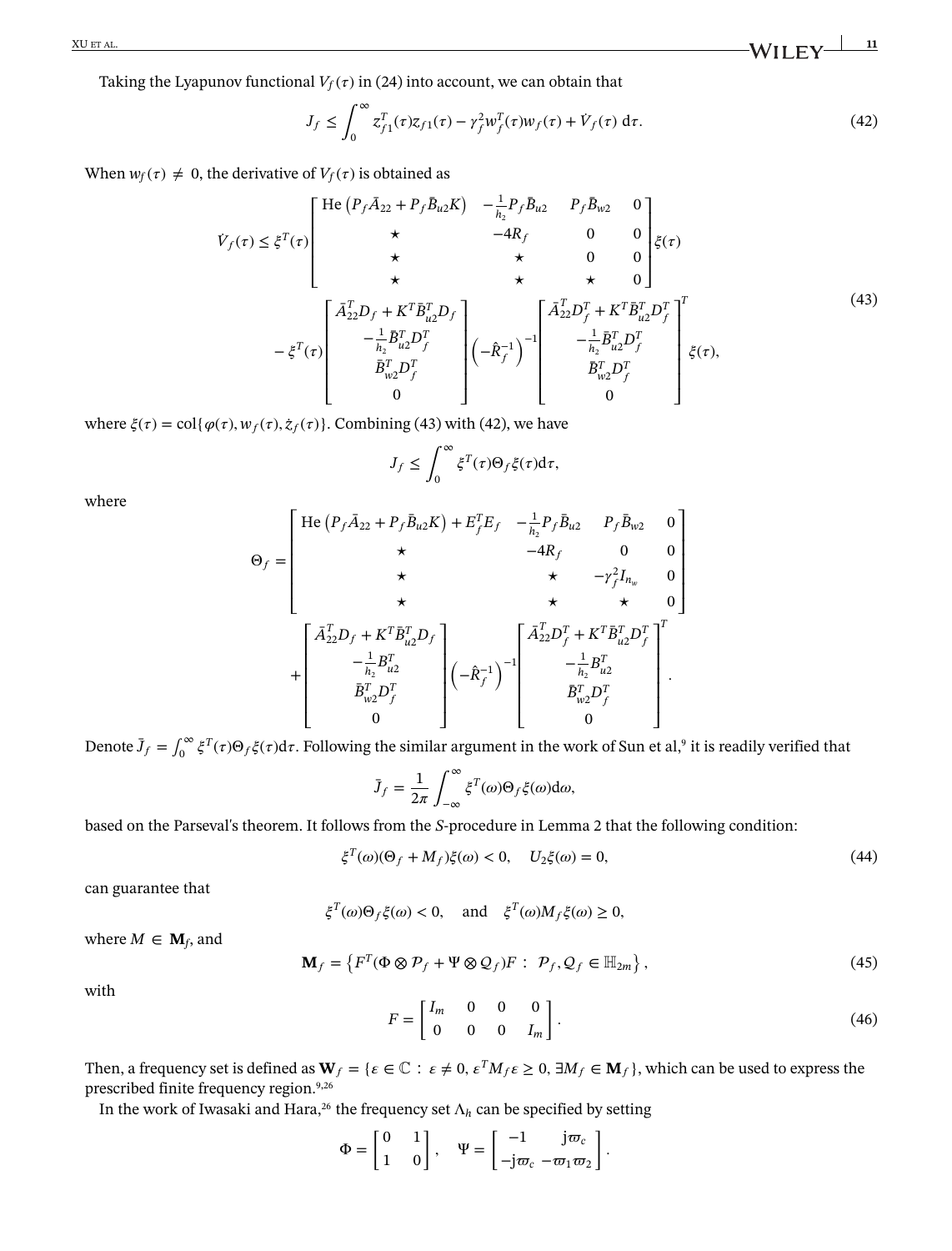$12$  **I**  $\lambda$   $\lambda$  i i  $\Gamma$   $\mathbf{W}$   $\mathbf{X}$  is the set of the set of the set of the set of the set of the set of the set of the set of the set of the set of the set of the set of the set of the set of the set of the set

From [\(45\)](#page-10-2) and [\(46\)](#page-10-3), we can reformulate [\(44\)](#page-10-4) as

<span id="page-11-0"></span>
$$
\Theta_{f} + M_{f} \leq \begin{bmatrix}\n\text{He}(P_{f}\bar{A}_{22} + P_{f}\bar{B}_{u}K) + E_{f}^{T}E_{f} & -\frac{1}{h_{2}}P_{f}\bar{B}_{u} & P_{f}\bar{B}_{w2} & 0 \\
\star & -4R_{f} & 0 & 0 \\
\star & \star & -\gamma_{f}^{2}I_{m} & 0 \\
\star & \star & \star & 0\n\end{bmatrix}
$$
\n
$$
+ \begin{bmatrix}\n\bar{A}_{22}^{T}D_{f} + K^{T}\bar{B}_{u}^{T}D_{f} \\
-\frac{1}{h_{2}}B_{u}^{T} \\
\bar{B}_{w2}^{T}D_{f}^{T} \\
0\n\end{bmatrix} \left(-\hat{R}_{f}^{-1}\right)^{-1} \begin{bmatrix}\n\bar{A}_{22}^{T}D_{f}^{T} + K^{T}\bar{B}_{u}^{T}D_{f}^{T} \\
-\frac{1}{h_{2}}B_{u}^{T} \\
\bar{B}_{w2}^{T}D_{f}^{T} \\
0\n\end{bmatrix} + \begin{bmatrix}\nI_{m} & 0 & 0 & 0 \\
0 & 0 & 0 & I_{m}\n\end{bmatrix}^{T} \begin{bmatrix}\n-Q_{f} & P_{f} + j\varpi_{c}Q_{f} \\
\star & -\varpi_{1}\varpi_{2}Q_{f}\n\end{bmatrix} \begin{bmatrix}\nI_{m} & 0 & 0 & 0 \\
0 & 0 & 0 & I_{m}\n\end{bmatrix}.
$$
\n(47)

Condition [\(47\)](#page-11-0) is equivalent to

<span id="page-11-1"></span>
$$
\begin{bmatrix}\n\bar{\Theta}_{f1} & \bar{\Theta}_{f2} & P_f \bar{B}_{w2} & P_f + j \varpi_c Q_f & \bar{A}_{22}^T D_f + K^T \bar{B}_u^T D_f \\
\star & \bar{\Theta}_{f3} & 0 & 0 & -\frac{1}{h_2} B_u^T P_{f2} \\
\star & \star & -\gamma_f^2 I_m & 0 & \bar{B}_{w2}^T D_f^T \\
\star & \star & \star & -\varpi_1 \varpi_2 Q_f & 0 \\
\star & \star & \star & \star & -\hat{R}_f^{-1}\n\end{bmatrix} < 0,
$$
\n(48)

where  $\Theta_{fi}$  is shown in [\(41\)](#page-9-3). Following the same line with Theorem [1,](#page-5-5) the sufficient condition for the feasibility of [\(48\)](#page-11-1) is given as LMI [\(40\)](#page-9-4). This completes the proof.  $\Box$ 

Now, the following theorem presents the sufficient conditions for the attenuation of low frequency external disturbance.

<span id="page-11-2"></span>**Theorem [4.](#page-11-2)** Given the cutoff frequencies  $\omega_1$  and  $\omega_2$  and a positive scalar  $\gamma_s$ , subsystem [\(13\)](#page-3-3) with  $\bar{K}_1$  and  $\bar{K}_2$  can achieve *the finite frequency specification [\(16\)](#page-4-7)* with respect to [\(18\)](#page-4-4), if there exist symmetric matrices  $P_{s1} \in \mathbb{R}^{n \times n}, P_{s3} \in \mathbb{R}^{n \times n}, L_f \in$  $\mathbb{R}^{n_u \times n_u}, P_s \in \mathbb{R}^{2n \times 2n}, Q_s \in \mathbb{R}^{2m \times 2m}, R_s \in \mathbb{R}^{n_u \times n_u}$  and matrices  $P_{s2} \in \mathbb{R}^{n \times n}, \mathcal{K}_{s1} \in \mathbb{R}^{n_u \times n}$ , and  $\mathcal{K}_{s2} \in \mathbb{R}^{n_u \times n}$ , such that LMIs *[\(38\)](#page-8-3)-[\(39\)](#page-8-4) hold, and*

<span id="page-11-4"></span>
$$
\begin{bmatrix}\n\bar{\Theta}_{s1} & \bar{\Theta}_{s2} & P_s \bar{B}_{ws} & P_s + j\omega_c Q_s & \bar{A}_s^T D_s^T P_{s3} + \chi_3 & 0 \\
\star & \bar{\Theta}_{s3} & 0 & 0 & -\frac{1}{h_1} B_{us}^T P_{s3} & 0 \\
\star & \star & -\gamma_s^2 I_n & 0 & \bar{B}_{ws}^T D_s^T P_{s3} & 0 \\
\star & \star & \star & -\omega_1 \omega_2 Q_s & 0 & 0 \\
\star & \star & \star & \star & -\text{He}(P_{s3}) & \mathcal{K}_{s2}^T B_{us}^T \\
\star & \star & \star & \star & \star & -\text{He}(B_{us}^T P_{s3}) + \bar{R}_s\n\end{bmatrix} < 0,
$$
\n(49)

where  $\omega_c = 0.5(\omega_1 + \omega_2)$ , matrices  $P_s$ ,  $R_{s1}$ ,  $R_{s2}$ ,  $\bar{R}_s$ ,  $\chi_3$ , and  $\chi_4$  have been given in Theorem [2,](#page-8-4) and

$$
\bar{\Theta}_{s1} = \text{He}(P_s\bar{A}_s + \chi_4) + E_s^T E_s - Q_s, \quad \bar{\Theta}_{s2} = -\frac{1}{h_1} P_s \bar{B}_{us}, \bar{\Theta}_{s3} = -4R_{s2}, \quad E_s = [I_n \quad 0]^T. \tag{50}
$$

*Proof.* For the frequency set  $\Lambda_l$ , matrices  $\Phi$  and  $\Psi$  can be specified as

$$
\Phi = \begin{bmatrix} 0 & 1 \\ 1 & 0 \end{bmatrix}, \quad \Psi = \begin{bmatrix} -1 & j\omega_c \\ -j\omega_c & -\omega_1\omega_2 \end{bmatrix}.
$$

The following proof is similar to that of Theorem [3,](#page-9-3) which is omitted here.

<span id="page-11-3"></span> $\Box$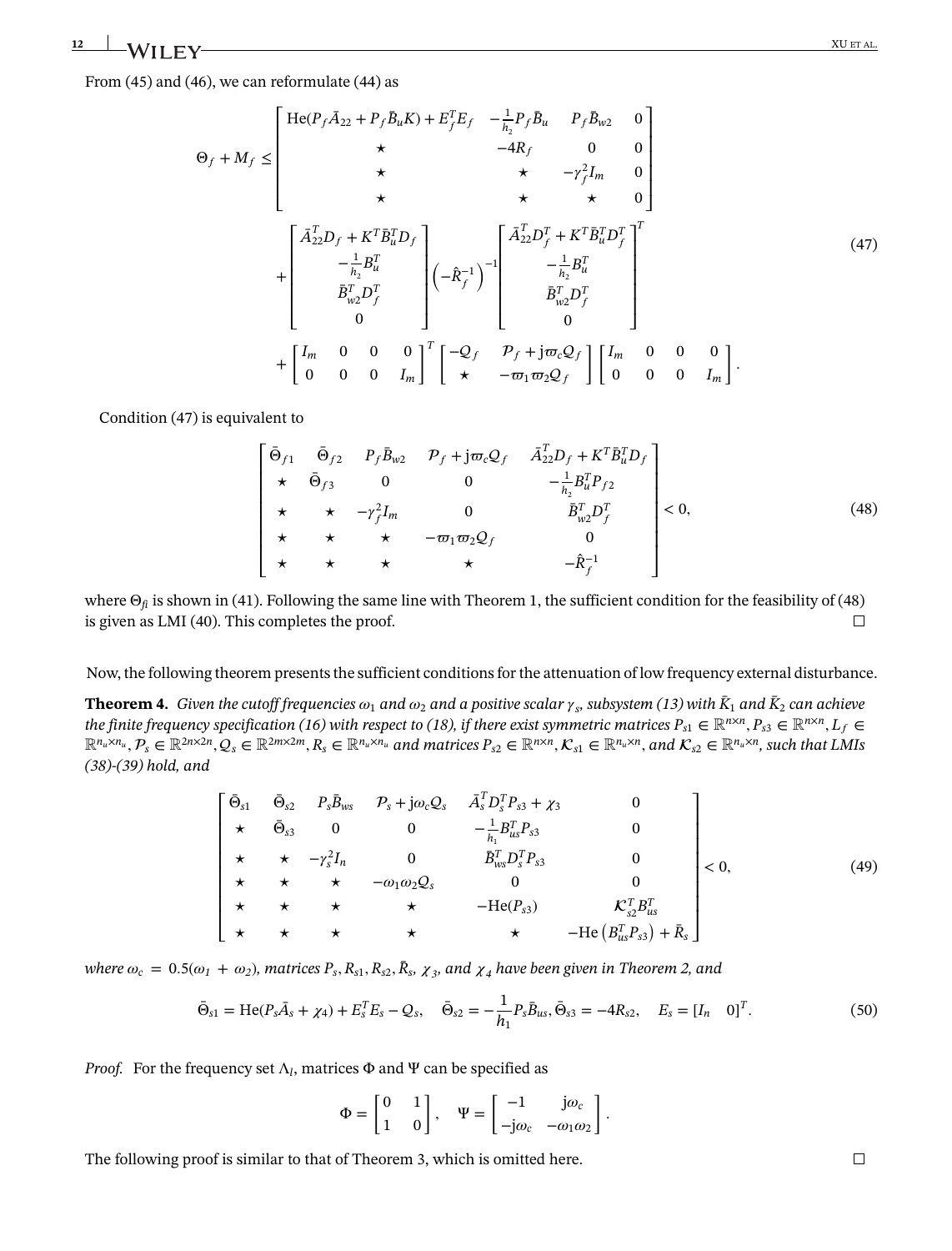XU ET AL. **13**<br>And the contract of the contract of the contract of the contract of the contract of the contract of the contract of the contract of the contract of the contract of the contract of the contract of the contrac

## **5 ESTIMATION FOR THE DISTURBANCE ATTENUATION LEVEL AND THE UPPER BOUND OF SINGULAR PERTURBATION PARAMETER**

In previous sections, controller gains are formulated based on the reduced-order models of plant dynamics

$$
K_1 = L_f^{-1} \mathcal{K}_{f1}, \quad K_2 = L_f^{-1} \mathcal{K}_{f2}, \quad \bar{K}_1 = L_s^{-1} \mathcal{K}_{s1}, \quad \bar{K}_2 = L_s^{-1} \mathcal{K}_{s2}.
$$

We will investigate whether the obtained controller gains  $\bar{K}_1$ ,  $\bar{K}_2$ ,  $K_1$ , and  $K_2$  are effective for the original two-time-scale system [\(10\)](#page-3-2). The accurate knowledge of the stability bound of singular perturbed parameters and disturbance attenuation index is very important for control engineers, which indicate the application range of the proposed method. The disturbance attenuation level and the upper bound of singular perturbation parameter are estimated based on frequency-domain transfer functions.

Denote a new vector as  $y(t) = \text{col}\{x_1(t), z_1(t)\}$ . Under zero initial conditions, [\(9\)](#page-3-0) is written as

<span id="page-12-1"></span>
$$
\dot{x}(t) = \sum_{i=0}^{1} \tilde{\mathcal{A}}_{1i} x(t - h_i) + \sum_{i=0}^{1} \tilde{\mathcal{A}}_{2i} z(t - \epsilon \tilde{h}_i),
$$
  
\n
$$
\epsilon \dot{z}(t) = \sum_{i=0}^{1} \tilde{\mathcal{A}}_{3i} x(t - h_i) + \sum_{i=0}^{1} \tilde{\mathcal{A}}_{4i} z(t - \epsilon \tilde{h}_i),
$$
\n(51)

where  $h_0 = 0, \tilde{h}_0 = 0, \tilde{h}_1 = h_2$ , and

$$
\tilde{A}_{10} = A_{11} \quad \tilde{A}_{11} = -\frac{1}{h_1} A_{11}^d E_s^T, \quad \tilde{A}_{20} = A_{12}, \quad \tilde{A}_{21} = -\frac{1}{\epsilon h_2} A_{12}^d E_f^T,
$$
\n
$$
\tilde{A}_{30} = A_{21}, \quad \tilde{A}_{31} = -\frac{1}{h_1} A_{21}^d E_s^T, \quad \tilde{A}_{40} = A_{22}, \quad \tilde{A}_{41} = -\frac{1}{\epsilon h_2} A_{22}^d E_f^T.
$$

The following theorem estimates the stability bound and disturbance attention index of SPS [\(9\)](#page-3-0).

<span id="page-12-0"></span>**Theorem [5.](#page-12-0)** *If subsystems [\(13\)](#page-3-3) and [\(14\)](#page-4-1) are internally stable and satisfy control system specifications [\(16\)](#page-4-7) and [\(17\)](#page-4-6) subject to constraints [\(18\)](#page-4-4) and [\(19\)](#page-4-5), then there exists a positive scalar* <sup>∗</sup> *such that the original system [\(9\)](#page-3-0) is robustly and* asymptotically stable with the disturbance attenuation level  $\gamma$ , ie,

<span id="page-12-2"></span>
$$
||T(s,\epsilon)||_{\infty} < \gamma,\tag{52}
$$

*and*  $\epsilon^*$  *can be estimated following the method below.* 

*(1)* Search for  $\epsilon_1^*$  that satisfies

$$
\left\| \left(\epsilon s I_n - \tilde{\mathcal{A}}_{40}\right)^{-1} \left( \sum_{i=1}^2 \tilde{\mathcal{A}}_{4i} \exp\left(-\epsilon \tilde{h}_i s\right) \right) \right\|_{\infty} < 1, \quad \forall \epsilon \in \left(0, \epsilon_1^*\right].
$$

*(2) Search for* <sup>∗</sup> <sup>2</sup> *that satisfies*

$$
||Hs(s, \epsilon)||_{\infty} < 1, \quad \forall \epsilon \in (0, \epsilon_2^*],
$$

*where*

$$
H_{s}(s, \epsilon) = \epsilon s M_{s}(s) \left( \sum_{i=0}^{n} \tilde{\mathcal{A}}_{2i} \exp(-\epsilon \tilde{h}_{i} s) \right) \left( \sum_{i=0}^{n} \tilde{\mathcal{A}}_{4i} \exp(-\epsilon \tilde{h}_{i} s) \right)^{-1}
$$

$$
\left( \epsilon s I_{m} - \sum_{i=0}^{n} \tilde{\mathcal{A}}_{4i} \exp(-h_{i} s) \right)^{-1} \left( \sum_{i=0}^{n} \tilde{\mathcal{A}}_{3i} \exp(-\epsilon \tilde{h}_{i} s) \right),
$$

$$
M_{s}(s) = \left\{ s I_{n} - \left[ \sum_{i=0}^{2} \tilde{\mathcal{A}}_{1i} \exp(-h_{i} s) - \sum_{i=0}^{2} \tilde{\mathcal{A}}_{2i} \exp(-\epsilon \tilde{h}_{i} s) \left( \sum_{i=0}^{2} \tilde{\mathcal{A}}_{4i} \exp(-\epsilon \tilde{h}_{i} s) \right)^{-1} \sum_{i=0}^{2} \tilde{\mathcal{A}}_{3i} \exp(-h_{i} s) \right] \right\}^{-1},
$$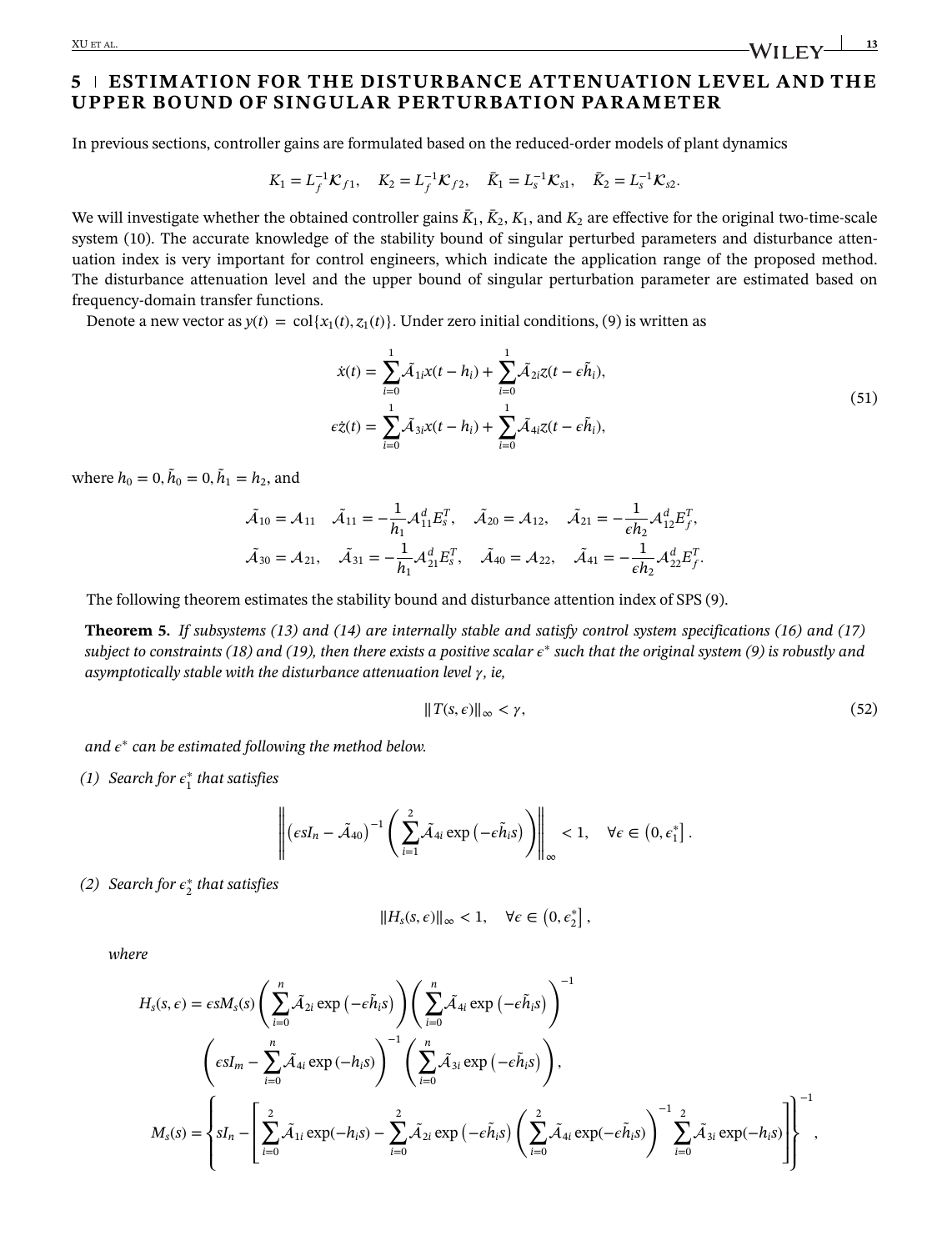*and*  $e^*$  *=*  $min(e_1^*, e_2^*)$ *. Then, the disturbance attenuation index of the whole system [\(51\)](#page-12-1) over the target frequency range*  $Λ<sub>t</sub> = Λ<sub>l</sub> ∪ Λ<sub>h</sub>$  *can be given by* 

$$
\gamma = \max \left\{ \gamma_s + \sigma_{\max} \left( E_f^T \left( \sum_{i=0}^2 \tilde{\mathcal{A}}_{4i} \right)^{-1} \bar{B}_{w2} \right), \gamma_f \right\},\right\}
$$

*where*  $\sigma_{\text{max}}(\cdot)$  *denotes the maximum singular value of a matrix.* 

*Proof.* From the work of Pan et al,<sup>30</sup> the stability of the slow and fast subsystems [\(13\)](#page-3-3) and [\(14\)](#page-4-1) can guarantee the asymptotical stability of the original system [\(9\)](#page-3-0) for  $\forall \epsilon \in (0, \epsilon^*].$ 

First, we investigate the stability bound of system [\(51\)](#page-12-1), which is characterized by the range  $(0, \epsilon^*]$ . Then, the problem of the formulation of the stability bound is converted into the estimation of the upper bound of singular perturbation parameters. By setting  $\epsilon = 0$  in [\(9\)](#page-3-0), we have

$$
\begin{cases}\nsX_{s}(s) - x_{s}(0) = \sum_{i=0}^{1} \tilde{\mathcal{A}}_{1i} \exp(-h_{i}s)X_{s}(s) + \sum_{i=0}^{1} \tilde{\mathcal{A}}_{2i}Z_{s}(s), \\
0 = \sum_{i=0}^{1} \tilde{\mathcal{A}}_{3i} \exp(-h_{i}s)X_{s}(s) + \sum_{i=0}^{1} \tilde{\mathcal{A}}_{4i}Z_{s}(s).\n\end{cases} (53)
$$

Then, it can be derived that

$$
X_{\rm s}(s)=M_{\rm s}(s)x_{\rm s}(0),
$$

where

$$
M_{s}(s) = \left\{ sI_n - \left[ \sum_{i=0}^{2} \tilde{A}_{1i} \exp(-h_i s) - \sum_{i=0}^{2} \tilde{A}_{2i} \left( \sum_{i=0}^{2} \tilde{A}_{4i} \right)^{-1} \sum_{i=0}^{2} \tilde{A}_{3i} \exp(-h_i s) \right] \right\}^{-1}.
$$

Based on the time-scale techniques, we can obtain the counterpart of fast subsystem

$$
Z_f(s) = M_f(s, \epsilon) z_f(0),
$$

where

$$
M_f(s,\epsilon) = \left\{\epsilon s I_m - \sum_{i=0}^2 \tilde{\mathcal{A}}_{4i} \exp\left(-\epsilon \tilde{h}_i s\right)\right\}^{-1}.
$$

Then, the upper bound of system  $(51)$  can be obtained by using the result in the work of Pan et al.<sup>30</sup>

Next, we investigate the  $H_{\infty}$  disturbance attention capability of the original system [\(9\)](#page-3-0). Due to the presence of the singular perturbation parameter  $\epsilon$ , it can be seen that  $T(s, \epsilon)$  is a two-frequency-scale transfer function matrix, which can be decomposed into two parts. The establishment of  $(16)$  subject to  $(18)$  implies

$$
||T_s(j\omega)||_{\infty} < \gamma_s, \quad \omega \in \Lambda_l,
$$
  

$$
||T_f(j\omega)||_{\infty} < \gamma_f, \quad \omega \in \Lambda_h.
$$

Under zero initial conditions, the transfer function matrix of fast subsystem is obtained by using Laplace transformations  $\mathbb{R}^2$ 

$$
T_f(p) = E_f^T \left( pI_m - \sum_{i=0}^2 \tilde{A}_{4i} \exp(-h_i p) \right)^{-1} \bar{B}_{w2},
$$

where  $p = \epsilon s$ . Similarly, we have

$$
T_s(s) = E_s^T M_s(s) \bar{B}_{w1}.
$$

The singular perturbation analysis of  $T(s, \epsilon)$  from the input  $w(t)$  to the output  $y(t)$  yields

$$
T(s, p) = T_s(s) + T_f(p),
$$

such that

$$
||T(s,p)||_{\infty} \leq ||T_s(s)||_{\infty} + ||T_f(p)||_{\infty}.
$$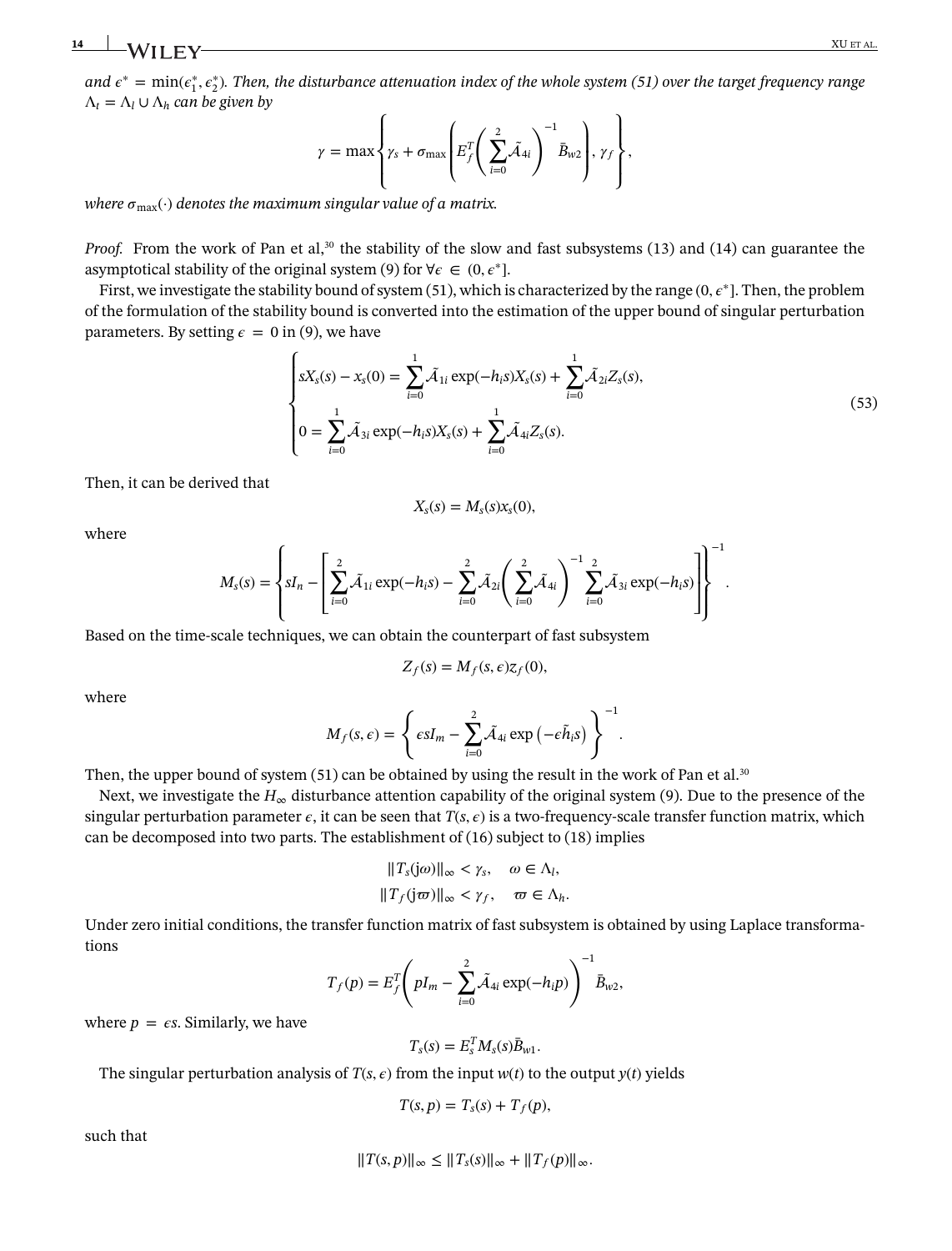In the frequency set  $\Lambda_l$ , the frequency *s* is significant, that is,  $s = O(1)$  and  $p = O(\epsilon)$ , and

$$
||T(s,p)||_{\infty} \le ||T_s(s)||_{\infty} + ||T_f(0)||_{\infty},
$$
  
\n
$$
\le \gamma_s + \sigma_{\max} \left( E_f^T \left( \sum_{i=0}^2 \tilde{A}_{4i} \right)^{-1} \bar{B}_{w2} \right), \quad s = j\omega, \quad \omega \in \Lambda_l.
$$
\n(54)

Similarly, we can obtain that  $s \to \infty$ ,  $p = O(1)$ , in the frequency set  $\Lambda_h$ , such that

<span id="page-14-0"></span>
$$
\lim_{s \to 0} M(s) = 0, \ \ T(s, p) = T_f(p).
$$

<span id="page-14-1"></span>Thus, we have

$$
||T(s,p)||_{\infty} = ||T_f(p)||_{\infty} \leq \gamma_f, \ \ p = j\varpi, \ \ \varpi \in \Lambda_h.
$$
\n<sup>(55)</sup>

By integrating [\(54\)](#page-14-0) with [\(55\)](#page-14-1), it can be seen that conditions [\(16\)](#page-4-7) and [\(17\)](#page-4-6) subject to [\(18\)](#page-4-4) and [\(19\)](#page-4-5) can guarantee the establishment of [\(52\)](#page-12-2). Then, the disturbance attenuation index  $\gamma$  is given as

$$
\gamma = \max \left\{ \gamma_s + \sigma_{\max} \left( E_f^T \left( \sum_{i=0}^2 \tilde{A}_{4i} \right)^{-1} \bar{B}_{w2} \right), \gamma_f \right\}.
$$

This completes the proof.

<span id="page-14-2"></span>*Remark* [6.](#page-14-2) There are two types of methods to compute the stability bound of SPSs: one is based on transfer function matrices such as those in other works<sup>3[-5](#page-20-1)[,30-](#page-21-7)[32](#page-21-8)</sup> and the other is the use of  $\epsilon$ -dependent Lyapunov functions and the resulting LMIs such as those in the works of Fridman<sup>15</sup> and Yang and Zhang.<sup>33</sup> In this paper, we could also use Lyapunov functionals depending the singular perturbation parameter  $\epsilon$ , but this might result in the higher-order LMIs. Here, we prefer to use the simplest reduced-order LMIs. The controller design of this work is based on the slow-fast decomposition method. The upper bound of singular perturbation parameters is estimated based on the transfer function matrix of system [\(51\)](#page-12-1). The proposed design method consists of two sequent steps: (1) the formulation of controller gains based on subsystems and (2) the estimation of  $\epsilon^*$  and  $\gamma$  based on the closed-loop SPS [\(51\)](#page-12-1).

#### **6 PRACTICAL EXAMPLE: VEHICLE ACTIVE SUSPENSION SYSTEM**

In this section, the proposed design method is applied in a vehicle active suspension system to improve the ride comfort and road handling performance. The following state-space model is considered:

<span id="page-14-3"></span>
$$
\begin{bmatrix} \dot{x}_1(t) \\ \dot{x}_2(t) \\ \dot{x}_3(t) \\ \dot{x}_4(t) \end{bmatrix} = \begin{bmatrix} 0 & 1 & 0 & -1 \\ -\frac{k_s}{m_s} & -\frac{c_s}{m_s} & 0 & \frac{c_s}{m_s} \\ 0 & 0 & 0 & 1 \\ \frac{k_s}{m_u} & \frac{c_s}{m_u} & -\frac{k_u}{m_u} & -\frac{c_s + c_t}{m_u} \end{bmatrix} \begin{bmatrix} x_1(t) \\ x_2(t) \\ x_3(t) \\ x_4(t) \end{bmatrix} + \begin{bmatrix} 0 \\ \frac{1}{m_s} \\ 0 \\ \frac{1}{m_u} \end{bmatrix} u(t) + \begin{bmatrix} 0 \\ 0 \\ -1 \\ \frac{c_t}{m_u} \end{bmatrix} w(t), \qquad (56)
$$

where  $m_s$  and  $m_u$  are the sprung and unsprung masses,  $c_s$  and  $k_s$  represent damping and stiffness of the active suspension system,  $k_t$  and  $c_t$  are compressibility and damping of the pneumatic tire,  $u(t)$  stands for the control force from the hydraulic actuator, and  $w(t)$  is the road disturbance.<sup>34,[35](#page-21-11)</sup> The state variables are defined as

$$
x_1(t) = z_s(t) - z_u(t)
$$
,  $x_2(t) = \dot{z}_s(t)$ ,  $x_3(t) = z_u(t) - z_r(t)$ ,  $x_4(t) = \dot{z}_u(t)$ ,

where  $x_1(t)$  denotes the suspension travel,  $x_2(t)$  is the car body velocity,  $x_3(t)$  represents the tire deflection, and  $x_4(t)$  is the wheel velocity.

 $\Box$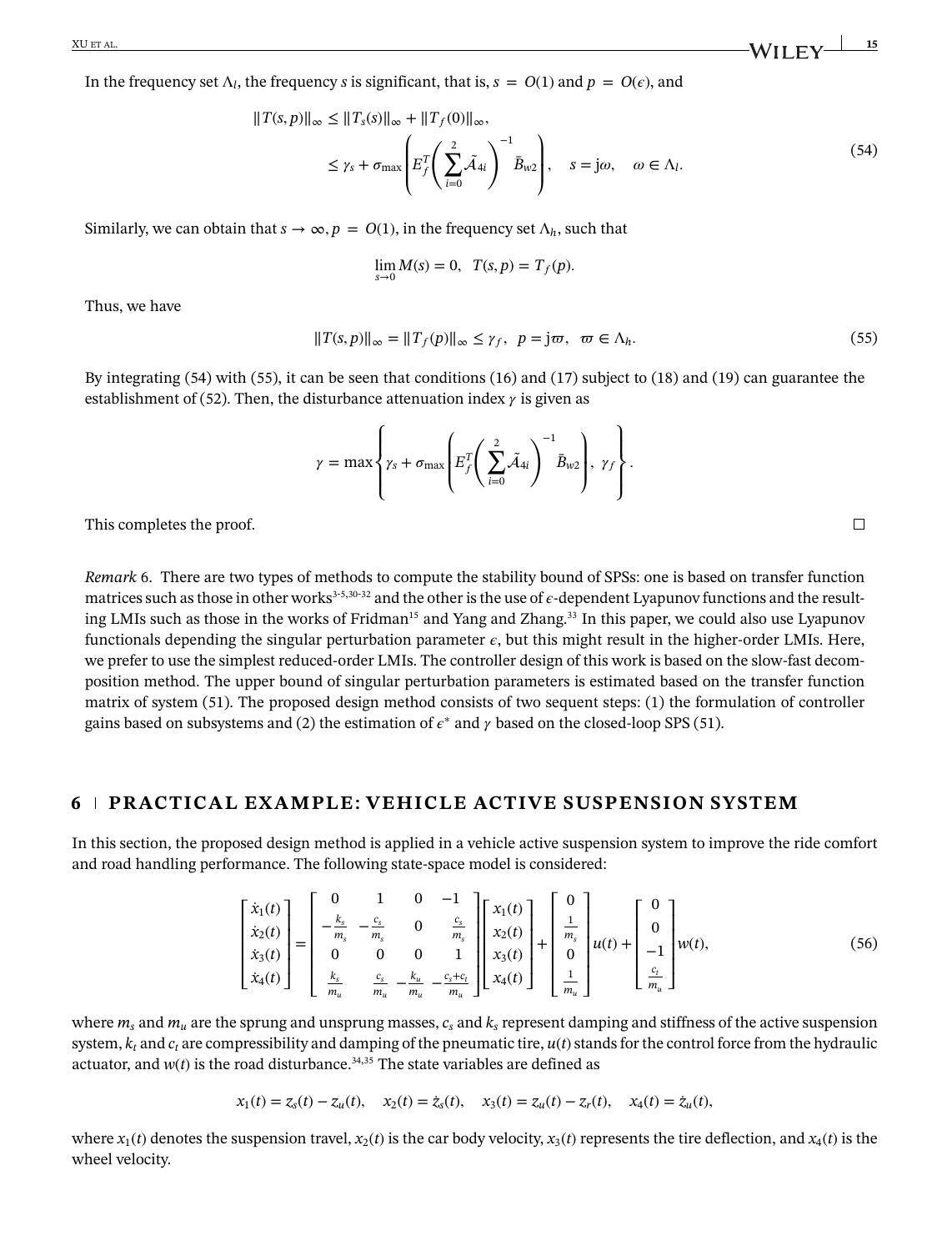### **16** XU ET AL.

Define a new variable as  $\tilde{x}_2(t) = x_2(t) - x_4(t)$ . The ratio between sprung mass and unsprung mass is sufficiently small to play the role as a singular perturbation parameter, ie,  $\epsilon = \frac{m_u}{m_s}$ . We transform model [\(56\)](#page-14-3) into model [\(2\)](#page-2-0):

<span id="page-15-0"></span>
$$
\begin{bmatrix} \dot{x}_1(t) \\ \dot{\tilde{x}}_2(t) \\ \dot{ex}_3(t) \\ \dot{ex}_4(t) \end{bmatrix} = \begin{bmatrix} 0 & 1 & 0 & 0 \\ a_{11} & a_{12} & a_{13} & a_{14} \\ 0 & 0 & 0 & 1 \\ a_{21} & a_{22} & a_{23} & a_{24} \end{bmatrix} \begin{bmatrix} x_1(t) \\ \tilde{x}_2(t) \\ x_3(t) \\ x_4(t) \end{bmatrix} + \begin{bmatrix} 0 \\ b_{u1} \\ 0 \\ b_{u2} \end{bmatrix} u(t) + \begin{bmatrix} B_{w1} \\ B_{w2} \end{bmatrix} w(t), \tag{57}
$$

where

$$
a_{11} = -\frac{k_s}{m_s} - \frac{k_s}{m_u}, \quad a_{12} = -\frac{c_s}{m_s} - \frac{c_s}{m_u}, \quad a_{13} = \frac{k_u}{m_u}, \quad a_{14} = \frac{c_s + c_t}{m_u} + \frac{c_s}{m_s}, \quad b_{u1} = \frac{1}{m_s} - \frac{1}{m_u},
$$
  

$$
a_{21} = \frac{k_s}{m_s}, \quad a_{22} = \frac{c_s}{m_s}, \quad a_{23} = -\frac{k_u}{m_s}, \quad a_{24} = \frac{-c_s - c_t}{m_s}, \quad b_{u2} = \frac{1}{m_s}, \quad B_{w1} = \begin{bmatrix} 0 \\ -\frac{c_t}{m_u} \end{bmatrix}, \quad B_{w2} = \begin{bmatrix} -1 \\ \frac{c_t}{m_s} \end{bmatrix}.
$$

In the experiment setup, the parameters of model [\(57\)](#page-15-0) are given as

$$
m_s = 1000 \text{ kg}, \quad m_u = 110 \text{ kg}, \quad k_s = 42720 \text{ kN/m}, \quad k_u = 10115 \text{ kN/m}, \quad c_s = 1095 \text{ Ns/m}, \quad c_t = 14.6 \text{ Ns/m},
$$

which have been listed in the work of Li et al.<sup>36</sup> The singular perturbation parameter is obtained as  $\epsilon = 0.11$ . In the active suspension system, the ride quality and the road-holding property are the key factors to be considered. For the comfort of passengers in the vehicle, the frequency should be situated between 0.5 and 1.5 Hz.<sup>34,[35](#page-21-11)</sup> Thus, the cutoff frequencies are formulated as

<span id="page-15-1"></span>
$$
\omega_1 = 2\pi \times 0.5 \text{ rad/s}, \quad \omega_2 = 2\pi \times 1.5 \text{ rad/s}, \quad \varpi_1 = \epsilon \omega_1, \quad \varpi_2 = \epsilon \omega_2,
$$

which covers the target frequency range 0.5-1.5 Hz.

(1) Controller design based on the slow and fast subsystems.

Choose  $\delta_1 = 0.01$ ,  $\tilde{\delta}_1 = 0.01$ ,  $h_1 = 0.1$ ,  $h_2 = 0.3$ ,  $\gamma_f = 0.1$ . By solving LMIs [\(20\)](#page-5-3)-[\(22\)](#page-5-6) and LMI [\(40\)](#page-9-4), the fast controller gains are obtained as

$$
K_1 = 1.0098e + 5, \qquad K_2 = 0.8795. \tag{58}
$$

To evaluate the disturbance attenuation capability of the closed-loop fast subsystem [\(14\)](#page-4-1), three types of disturbance are considered. First, the following sinuous disturbance signal is used to verify the effectiveness of our finite frequency delayed output feedback controller:

$$
w(t) = \begin{cases} 0.5\sin(2\pi \times 1.25t), & t \le 30 \text{ s}, \\ 0, & t > 30 \text{ s}. \end{cases}
$$
(59)

The time domain response of the closed-loop fast subsystem [\(14\)](#page-4-1) subject to disturbance  $w_i(\tau)$  is shown in Figure 1. It can be seen that system states can reach their stable states in the presence of sinusoidal disturbance, and the effect of disturbance input has been suppressed to a low level. Then, the case of isolated bumps in a smooth road surface is taken into account, with the disturbance inputs given as

$$
w(t) = \begin{cases} 0.9\sin(2\pi t), & t \le 0.5 \text{ s}, \\ 0.5\sin(2\pi t), & 2 \le t < 2.5 \text{ s}, \\ 0, & t \ge 2.5 \text{ s}. \end{cases}
$$
(60)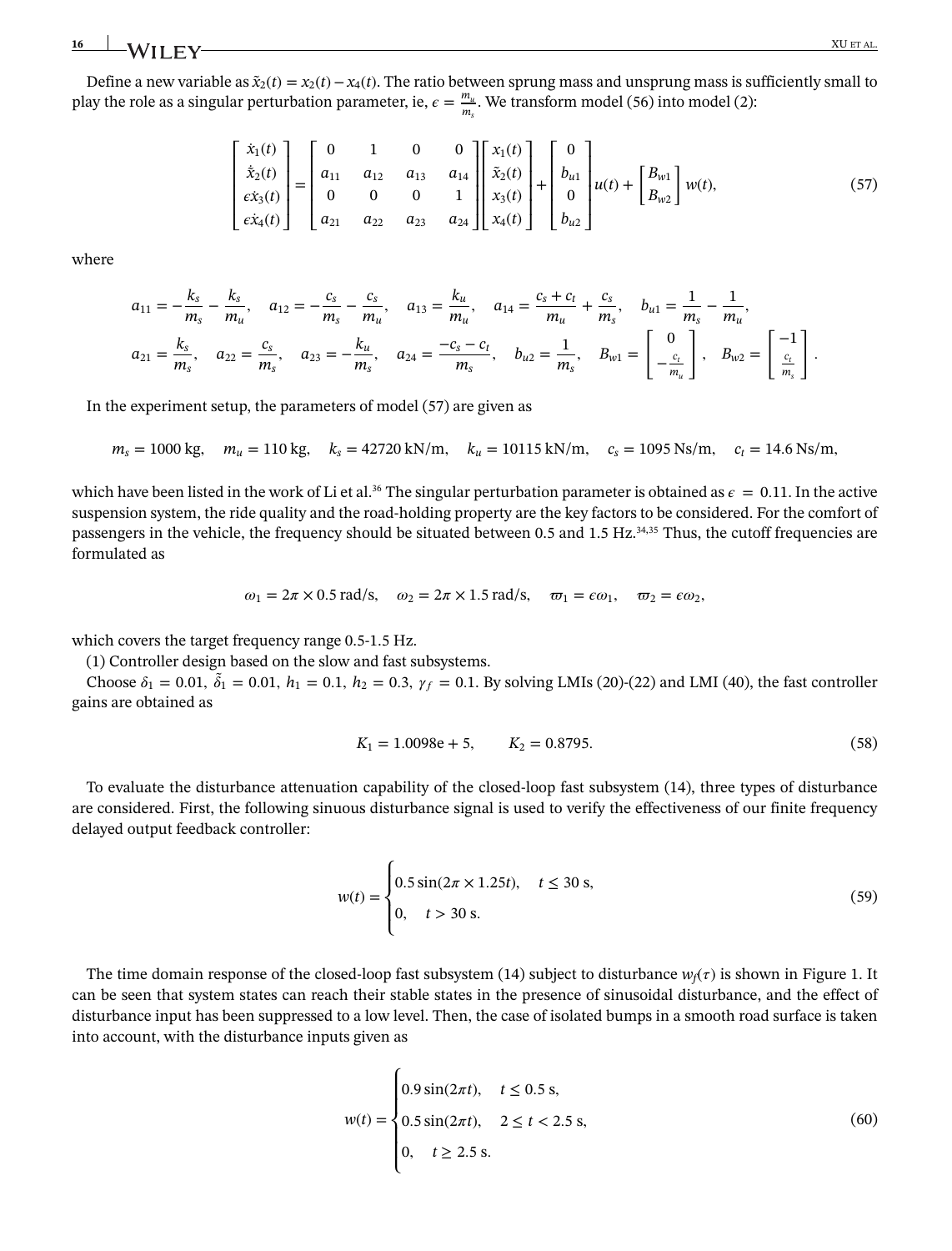

**FIGURE 1** Time-domain response of fast subsystem subject to sinuous disturbance [Colour figure can be viewed at [wileyonlinelibrary.com\]](http://wileyonlinelibrary.com)



**FIGURE 2** Time-domain response of fast subsystem subject to sinuous bump disturbance [Colour figure can be viewed at [wileyonlinelibrary.com\]](http://wileyonlinelibrary.com)

To further valuate the effectiveness of fast controller [\(58\)](#page-15-1), the case of harmonic disturbance is considered, with disturbance input being in the form of

$$
w(t) = \begin{cases} 0.0254\sin(2\pi t) - 0.005\sin(10.5\pi t) + 0.001\sin(21.5\pi t), & t \le 7.8 \text{ s}, \\ 0, & t \ge 7.8 \text{ s}. \end{cases}
$$
(61)

Figures 1 to 3 show the time-domain response of the closed-loop fast subsystem [\(14\)](#page-4-1) with respect to sinuous, sinuous bump, and harmonic disturbance inputs, respectively. In all Figures, three types of disturbances can be attenuated to an acceptable level.

Similarly, slow controller gains  $\bar{K}_1$  and  $\bar{K}_2$  will be designed to achieve the control performance [\(16\)](#page-4-7) with respect to constraint [\(18\)](#page-4-4). The corresponding design parameters in Theorems [2](#page-8-4) and [4](#page-11-3) are chosen as  $\delta_2 = 0.001$ ,  $\tilde{\delta}_2 = 0.001$ ,  $h_1 =$ 0.1,  $h_2 = 0.3$ , and  $\gamma_s = 0.5$ . A feasible solution by solving LMIs [\(37\)](#page-8-5)-[\(39\)](#page-8-4) and LMI [\(49\)](#page-11-4) is given as

$$
\bar{K}_1 = 2.2555e + 04, \quad \bar{K}_2 = -6.1686. \tag{62}
$$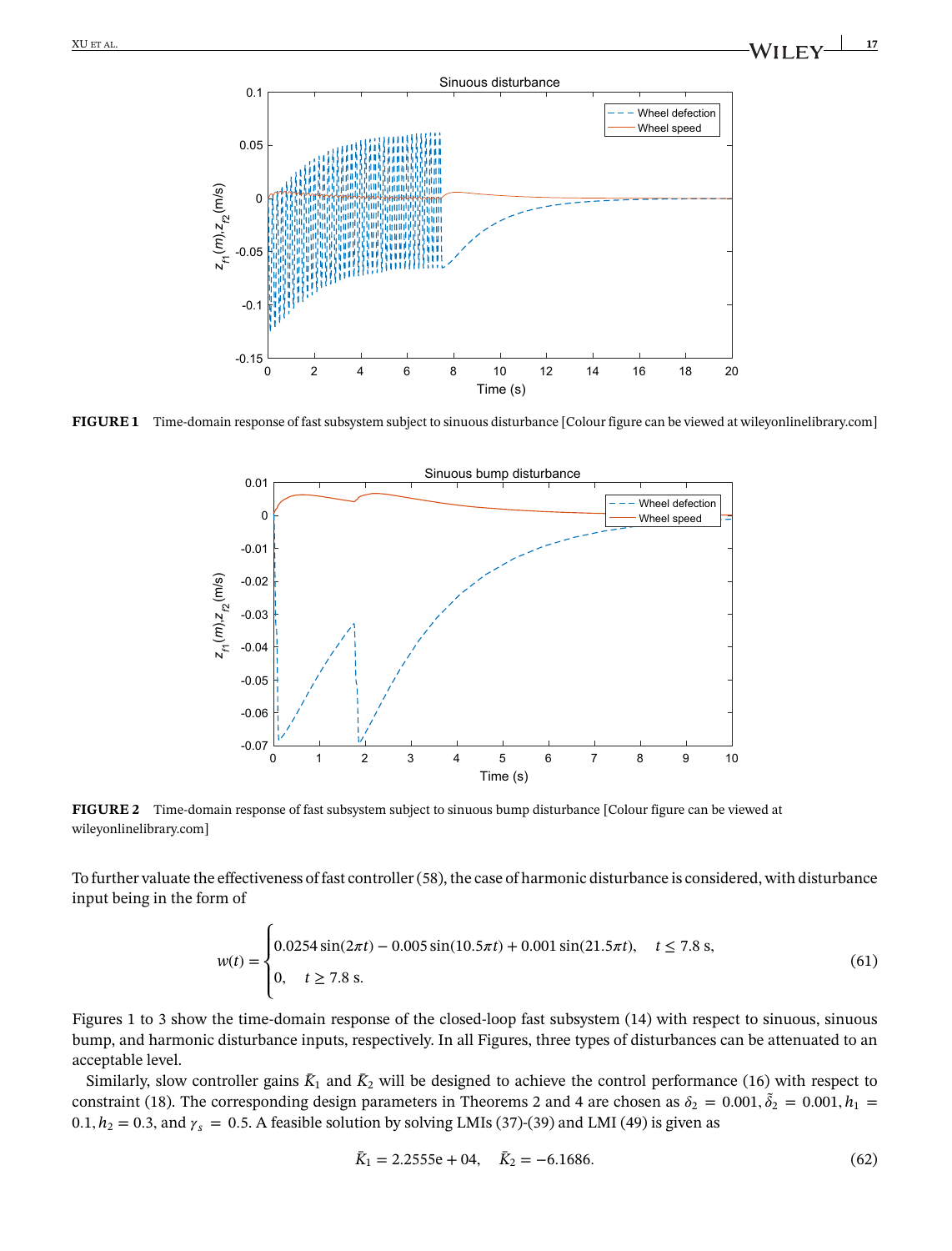



**FIGURE 3** Time-domain response of fast subsystem subject to harmonic disturbance [Colour figure can be viewed at [wileyonlinelibrary.com\]](http://wileyonlinelibrary.com)



**FIGURE 4** Time-domain response of slow subsystem subject to sinuous disturbance [Colour figure can be viewed at [wileyonlinelibrary.com\]](http://wileyonlinelibrary.com)

In Figures 4 to 6, it can be seen that the state trajectories for system [\(13\)](#page-3-3) move toward the origin of the state space, even in the presence of sinuous, sinuous bump, and harmonic disturbance.

(2) Performance evaluation of the delayed output feedback controller in the SPS [\(1\)](#page-1-0).

In order to evaluate the disturbance attenuation capability of finite frequency disturbance, sinuous bump oscillations are simultaneously imposed on the whole system [\(10\)](#page-3-2) to validate the robustness of the designed controller [\(8\)](#page-2-6). In Figure 7, it is observed that the bounded-input–bounded-output property (BIBO) is achieved, and the effects of disturbance inputs are attenuated to a satisfactory level. Figure 8 reveals the bode diagram of system [\(57\)](#page-15-0) from road disturbance to the measured outputs. Compared with the passive case and full frequency case, the active system with finite frequency controller improves the disturbance attenuation capability near 1 Hz, which indicates the improvement of ride comfort of passengers. The first peak of the magnitude-frequency characteristic has been reduced to the lowest level with the aid of finite frequency delayed controller. Moreover, controller [\(8\)](#page-2-6) cannot function as well as that of the finite frequency state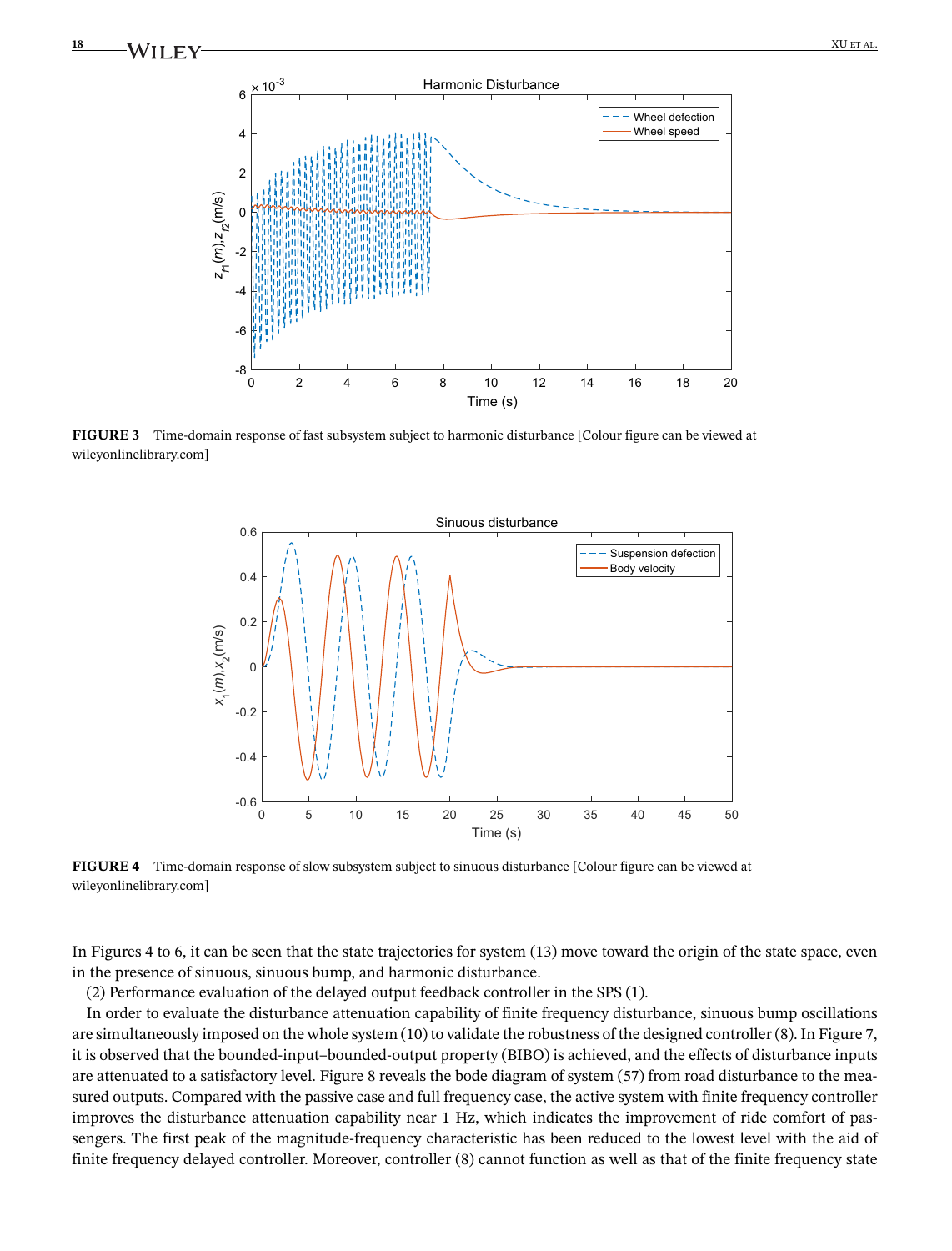

**FIGURE 5** Time-domain response of slow subsystem subject to sinuous bump disturbance [Colour figure can be viewed at [wileyonlinelibrary.com\]](http://wileyonlinelibrary.com)



**FIGURE 6** Time-domain response of slow subsystem subject to harmonic disturbance [Colour figure can be viewed at [wileyonlinelibrary.com\]](http://wileyonlinelibrary.com)

feedback controller in the work of Sun et al.<sup>9</sup> The reason behind this is the lack of measurements of  $x_2(t)$  and  $z_2(t)$ , which sacrifice part control quality for the approximation of unmeasurable system states.

To further evaluate the performance of the delayed SOF controller, the value of disturbance attenuation index  $\gamma$  is estimated. This problem can be effectively tackled by using the command mincx in MATLAB (LMI toolbox). We have

$$
\min \gamma_s = 0.22, \quad \min \gamma_f = 0.25.
$$

Based on Theorem [5,](#page-12-2) the disturbance attenuation index is estimated as  $\gamma = 0.28$ . Moreover, the upper bound of the singular perturbation parameter  $\epsilon^*$  is given as  $\epsilon^* = 0.96$ , which reveals the effective application of our design method in SPSs. Otherwise, the stability or BIBO property of system [\(1\)](#page-1-0) may be destroyed, or even results in the instability. Because  $\epsilon^*$  >  $\epsilon$  = 0.11 in [\(57\)](#page-15-0), the designed delayed SOF controller can be used in system (57).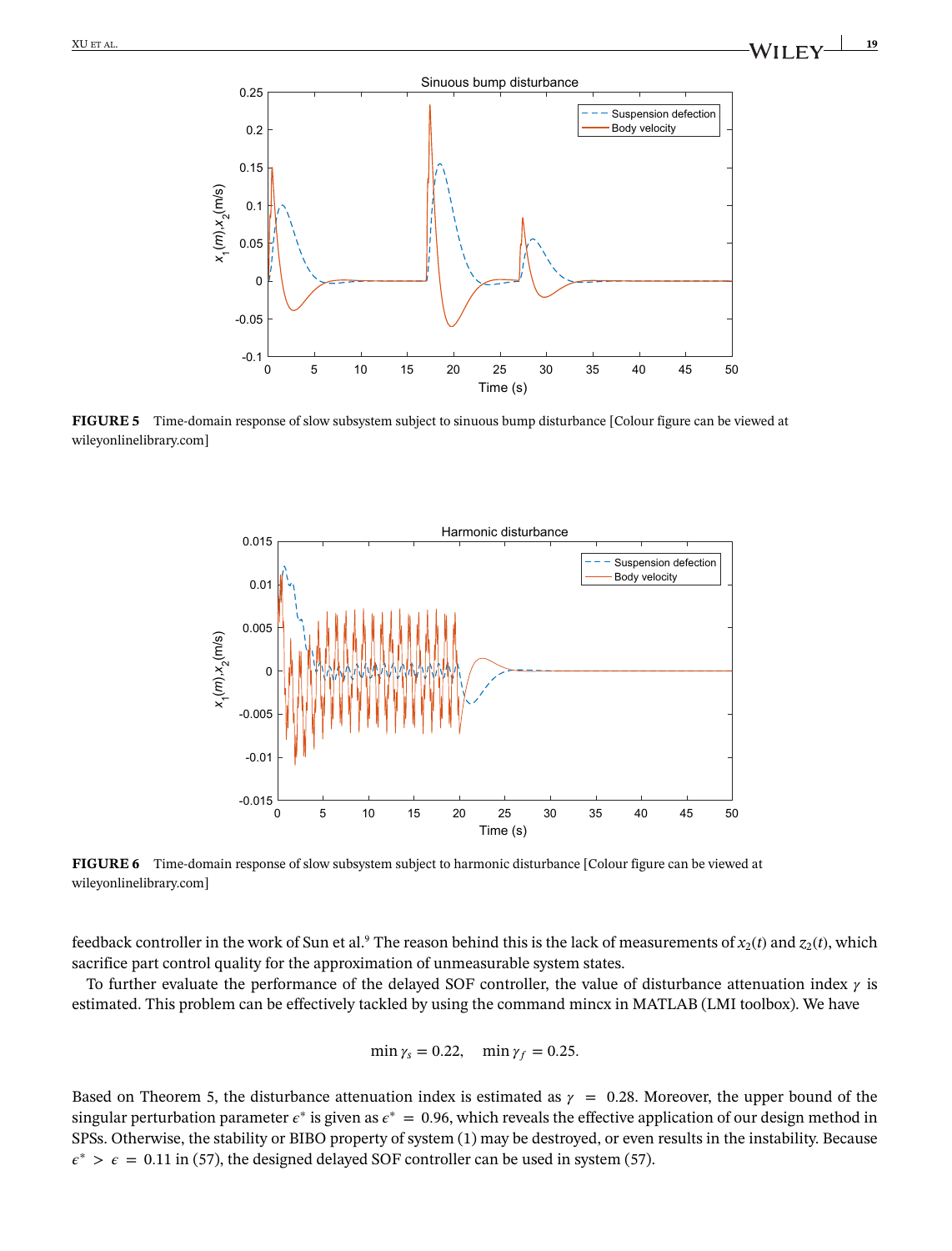



**FIGURE 7** Time-domain response of the whole system subject to sinuous bump disturbance [Colour figure can be viewed at [wileyonlinelibrary.com\]](http://wileyonlinelibrary.com)



**FIGURE 8** The Bode plot of the whole system [Colour figure can be viewed at [wileyonlinelibrary.com\]](http://wileyonlinelibrary.com)

## **7 CONCLUSION**

In this work, the problem of the delayed SOF stabilization of SPSs has been investigated by inserting artificial time delays in the feedback loops. Based on the singular perturbation analysis of a time-delay system, a two-stage design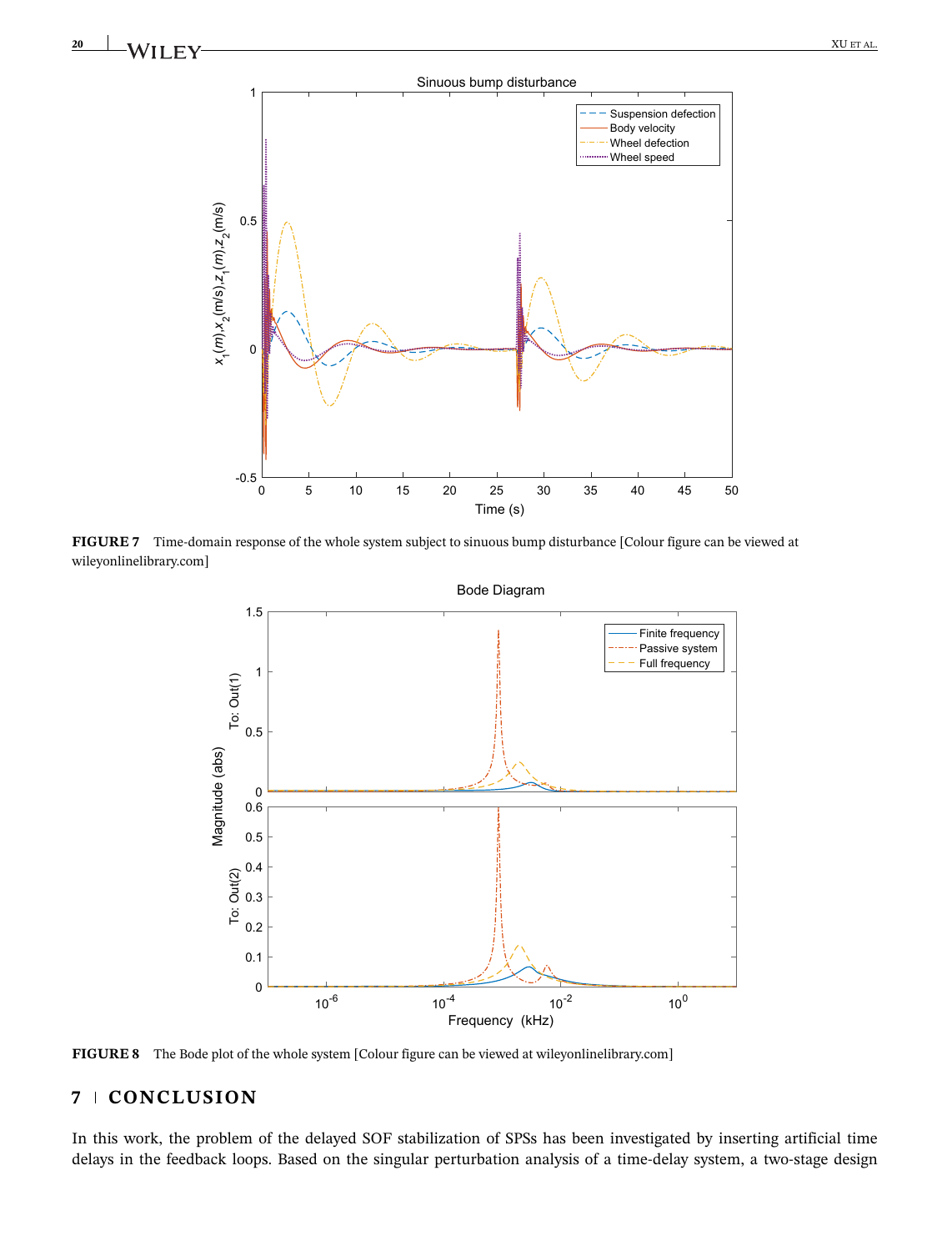## procedure is put forward for the LMI formulation of controller gains, which avoids the pre-selection of controller parameters and the technique of bounding cross terms. First, a time-delay SPS is decomposed into slow and fast subsystems operating in different time scales. Then, the stability and performance analysis of an SPS is achieved by investigating those of parameter-independent subsystems, respectively. The disturbance attenuation index and the upper bound of singular perturbed parameter are estimated. The proposed design method is verified in an active suspension system to show its merits and effectiveness.

#### **ACKNOWLEDGEMENTS**

This work is partially supported by the China Postdoctoral Science Foundation (2017M620136), the National Natural Science Foundation of China (61803156), the Natural Science Foundation of Shanghai (18ZR1409300), the Fundamental Research Funds for the Central Universities (222201814044), and the 111 Project (B17017).

#### **ORCID**

*Jing X[u](https://orcid.org/0000-0002-0647-9767)* <https://orcid.org/0000-0002-0647-9767> *Leonid Fridman* <https://orcid.org/0000-0003-0208-3615>

#### **REFERENCES**

- <span id="page-20-0"></span>1. Kokotovic PV, Khalil HK, O'Reilly J. *Singular Perturbation Methods in Control: Analysis and Design*. London, UK: Academic Press; 1986.
- 2. Asemani MH, Majd VJ. A robust *H*<sup>∞</sup> non-PDC design scheme for singularly perturbed T-S fuzzy systems with immeasurable state variables. *IEEE Trans Fuzzy Syst*. 2015;23(3):525-541.
- <span id="page-20-4"></span>3. Wang G, Huang C, Zhang Q, Yang C. Stabilisation bound of stochastic singularly perturbed systems with Markovian switching by noise control. *IET Control Theory Appl*. 2014;8(5):367-374.
- 4. Wang G, Zhang Q, Sreeram V. *H*<sup>∞</sup> control for discrete-time singularly perturbed systems with two Markov processes. *J Franklin Inst*. 2010;347(5):836-847.
- <span id="page-20-1"></span>5. Wang G, Zhang Q, Yang C. Robust stability of singularly perturbed descriptor systems with uncertain Markovian switchings and nonlinear perturbations. *Optim Control Appl Methods*. 2014;35(1):89-109.
- <span id="page-20-3"></span><span id="page-20-2"></span>6. Pan Y, Yu H. Dynamic surface control via singular perturbation analysis. *Automatica*. 2015;57:29-33.
- 7. Khosravi MA, Taghirad HD. Dynamic modeling and control of parallel robots with elastic cables: singular perturbation approach. *IEEE Trans Robot*. 2014;30(3):694-704.
- <span id="page-20-5"></span>8. Xu J, Shi P, Lim CC, Cai CX, Zou Y. Integrated structural parameter and robust controller design for attitude tracking maneuvers. *IEEE/ASME Trans Mechatron*. 2016;21(5):2490-2498.
- <span id="page-20-17"></span>9. Sun W, Zhao Y, Li J, Zhang L, Gao H. Active suspension control with frequency band constraints and actuator input delay. *IEEE Trans Ind Electron*. 2012;59(1):530-537.
- 10. Shen M, Lim C-C, Shi P. Reliable *H*<sup>∞</sup> static output control of linear time-varying delay systems against sensor failures. *Int J Robust Nonlinear Control*. 2017;27(16):3109-3123.
- 11. Anh CK, Shi P, Wu L. Receding horizon stabilization and disturbance attenuation for neural networks with time-varying delay. *IEEE Trans Cybern*. 2015;45(12):2680-2692.
- <span id="page-20-6"></span>12. Haiek BE, Zoulagh T, Hmamed A, Adel EME. Polynomial static output feedback *H*<sup>∞</sup> control for continuous-time linear systems via descriptor approach. *Int J Innov Comput Inf Control*. 2017;13(3):941-952.
- <span id="page-20-7"></span>13. Seuret A, Edwards C, Spurgeon SK, Fridman E. Static output feedback sliding mode control design via an artificial stabilizing delay. *IEEE Trans Autom Control*. 2009;54(2):256-265.
- <span id="page-20-8"></span>14. RamÍrez A, Sipahi R, Mondié S, Garrido RR. An analytical approach to tuning of delay-based controllers for LTI-SISO systems. *SIAM J Control Optim*. 2017;55(1):397-412.
- <span id="page-20-10"></span><span id="page-20-9"></span>15. Fridman E. Effects of small delays on stability of singularly perturbed systems. *Automatica*. 2002;38(5):897-902.
- <span id="page-20-11"></span>16. Solomon O, Fridman E. New stability conditions for systems with distributed delays. *Automatica*. 2013;49(11):3467-3475.
- 17. Abdallah C, Dorato P, Benites-Read J, Byrne R. Delayed positive feedback can stabilize oscillatory systems. In: Proceedings of American Control Conference; 1993; San Francisco, CA.
- <span id="page-20-13"></span><span id="page-20-12"></span>18. Niculescu SI, Michiels W. Stabilizing a chain of integrators using multiple delays. *IEEE Trans Autom Control*. 2004;49(5):802-807.
- <span id="page-20-15"></span>19. Selivanov A, Fridman E. Simple conditions for sampled-data stabilization by using artificial delay. *IFAC-Pap*. 2017;50(1):13295-13299.
- 20. Fridman E, Shaikhet L. Delay-induced stability of vector second-order systems via simple Lyapunov functionals. *Automatica*. 2016;74:288-296.
- <span id="page-20-16"></span>21. Fridman E, Shaikhet L. Stabilization by using artificial delays: an LMI approach. *Automatica*. 2017;81:429-437.
- <span id="page-20-14"></span>22. Efimov D, Fridman E, Perruquetti W, Richard JP. On hyper-exponential output-feedback stabilization of a double integrator by using artificial delay. In: Proceedings of the 17th European Control Conference (ECC); 2018; Limassol, Cyprus.